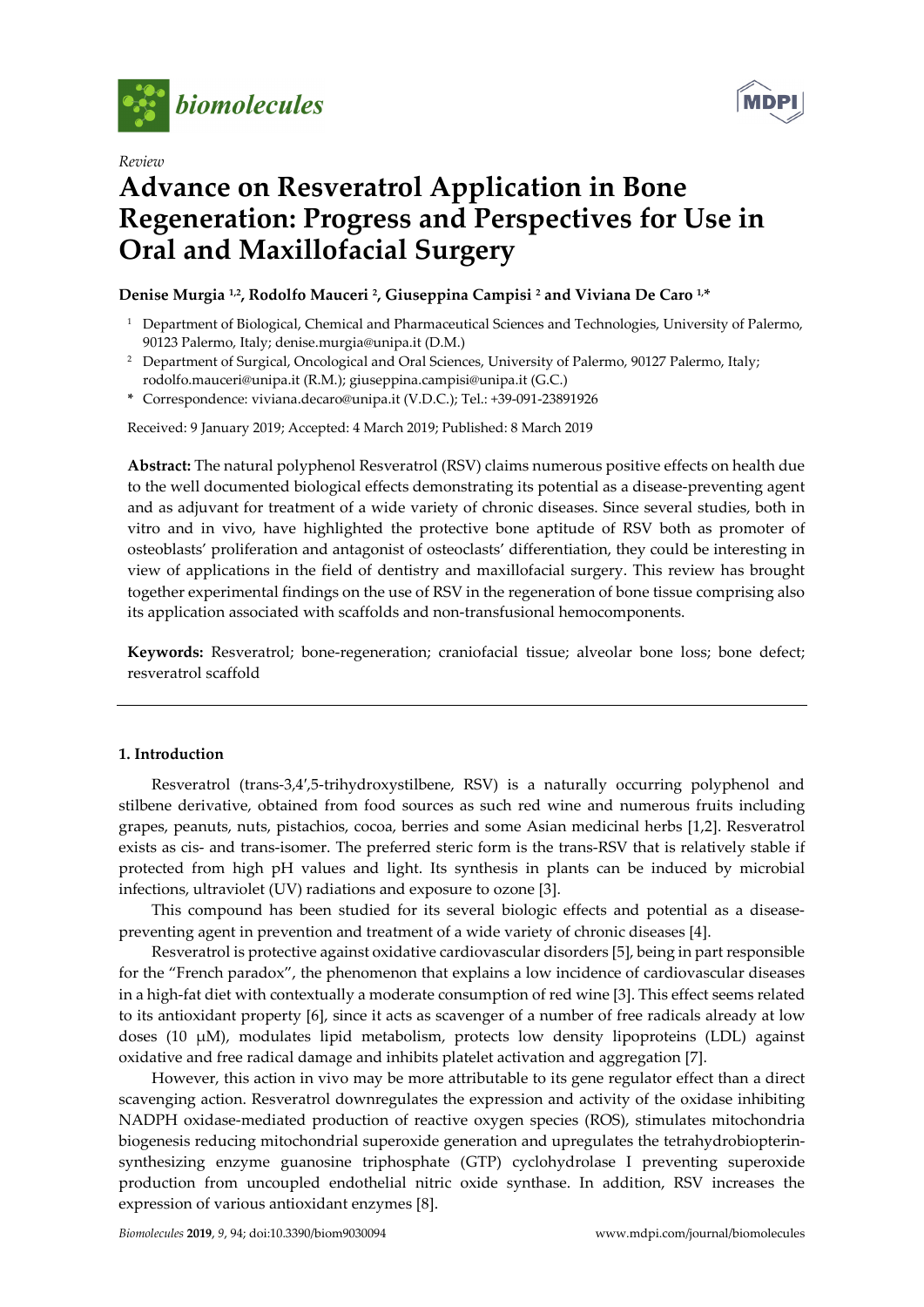Due to its action on gene regulation, RSV also possesses antiaging properties. It shows a strong capability of Sirtuin 1 (Sirt1) activation, an enzyme belonging to the families of sirtuins, known also for their antiaging action. Resveratrol is able to modulate the activity of numerous proteins through Sirt1 stimulation, as the peroxisome proliferator-activated receptor coactivator-1 $\alpha$  (PGC-1 alpha), the forkhead family of transcription factors (FOXO) and protein kinase B (Akt). It can also modulate nuclear factor kappa B (NFκβ), which is an important sensor of toxic xenobiotics and oxidants, whose activation is a crucial cellular defence mechanism [9,10]. Moreover, its structural similarity to the synthetic oestrogen diethylstilbestrol lets it play a role as a phytoestrogen, making it able to blind to estrogenic receptors both in an agonist and antagonist manner, regulating the transcription of oestrogen-responsive genes, thus preventing age-related diseases [7]. Resveratrol modulates enzymes, pathways of inflammation mediators and induction of programmed cell death in activated immune cells, expressing also anti-inflammatory properties [3,11].

The cancer chemopreventive and anticancer activity of RSV is also known [1,12]. At 100  $\mu$ M concentration, RSV seems to block the carcinogenesis principle stages of initiation [7], mainly due to induction of apoptosis via several pathways, such as mitogen-activated protein kinase (MAPK)- and p53-dependent mechanism [13], and to alteration of gene expression, bringing to a cancer initiation, promotion and progression [11].

Dental caries and periodontitis are very common diseases worldwide and are the main causes of tooth loss. As a consequence of tooth loss, resorption of the alveolar bone incurred as well as a reduction of the amount of available bone for the insertion of dental implant [14].

In maxillofacial reconstructive surgery, traditional bone regeneration techniques involve autologous, homologous, heterologous, or allogeneic grafts. Autologous bone grafts are considered the best option due to a low risk of immunogenicity or disease transmission but are limited because of inadequacy for repairing larger bone defects, donor-site morbidity, and potential wound-based infections, as well as the prolonged operative times.

The use of stem cells, as MSCs (mesenchymal stem cells), DPSCs (dental pulp stem cells) or adipose-derived stem cells, is one of the most interesting approaches, but it is still limited by their low accessibility, difficult collection, and poor long-term stability. Stem cells also need the combination with scaffolds or biomaterials to improve their efficacy and stability.

Some researchers have focused on investigating biomaterials embedding osteogenic growth factors (e.g., bone morphogenic proteins, vascular endothelial growth factor, fibroblast growth factor, insulin like growth factors) as a strategy to enhance bone regeneration and accelerate tissue healing. Despite their effectiveness in vitro, comparable results have been difficult to achieve in vivo*,* and it has been even more difficult to transfer their use into clinical protocols, considering also the large dosages needed. Moreover, the lability and the easy denaturation under extreme treatments of growth factors must be considered.

In terms of cost and efficacy, small molecules (<1000 Da), synthetically manufactured or isolated from natural sources, easy to manufacture, stable, processable, affordable and able to activate particular signaling pathways that lead to osteoblastic growth and differentiation without risk of host immune reaction could represent a valuable approach to overcoming limits of other strategies [15]. Considering that RSV closely matches the aforementioned characteristics and possesses interesting biochemical activities, the aim of this review was to collect all information about RSV effects on bone regeneration, in view of its future application in dentistry and maxillofacial surgery.

In vitro and in vivo experimental findings on bone tissue regeneration of RSV application alone or in association with new scaffolds and non-transfusional hemocomponents also open new perspectives on improving the clinical management of osteonecrosis of the jaw and the engraftment of dental implants.

# **2. Mechanisms of Bone Formation**

Bone is the connective tissue having functions of protection for tissues and internal organs, mechanical support for muscles and depot for the systemic mineral homeostasis. Two types of bone could be distinguished, with different morphology and functionality.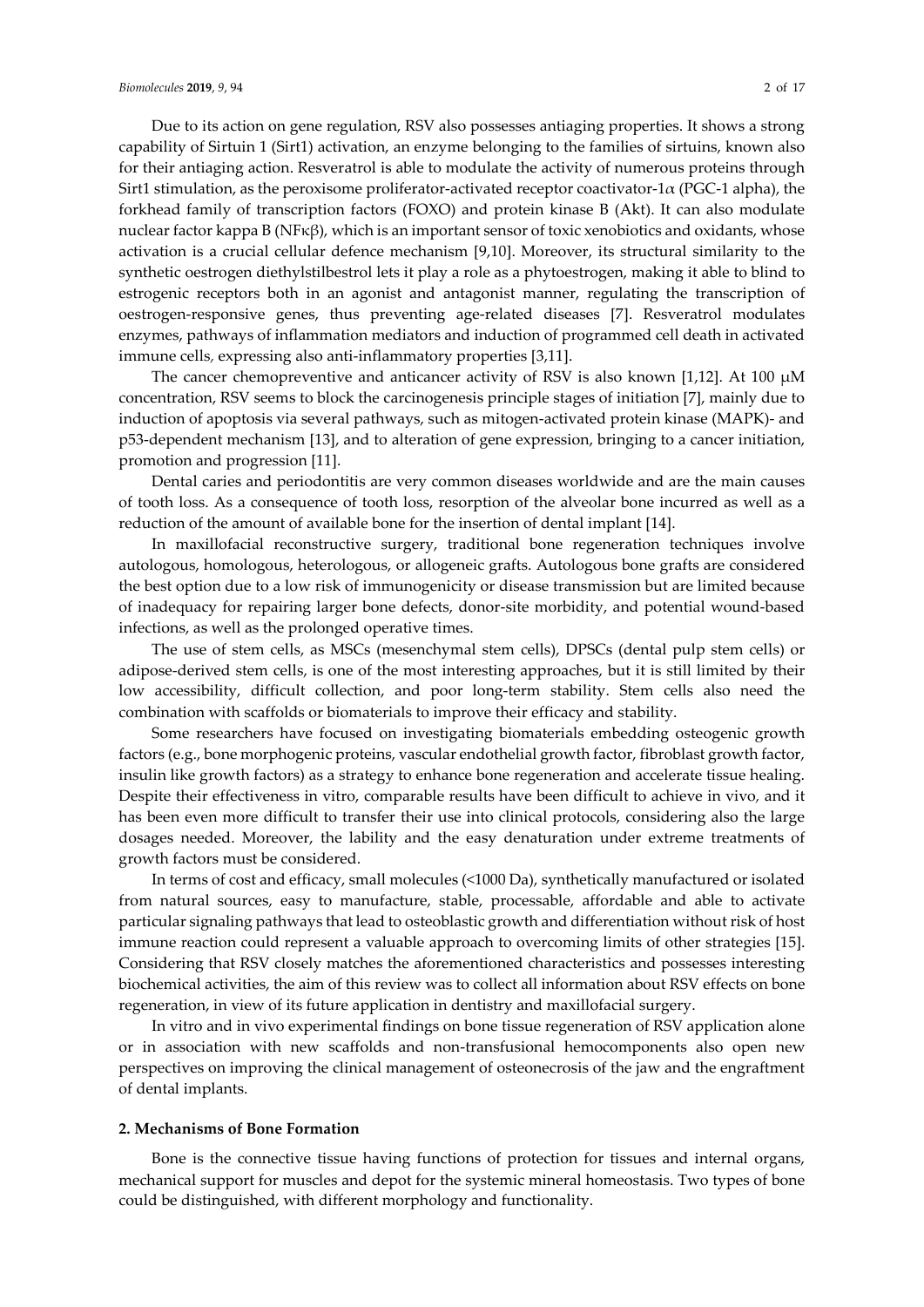The cortical component is the compact one, almost 80% of skeletal mass, located in diaphyseal regions of long bones and characterized by densely formed collagen fibrils surrounding a central channel for blood vessels, lymphatics and nerves, with mechanical and protective functions. Trabecular bone is located inside the cortical one and at the ends of long bones where the cortical component is thinner. It is a spongy tissue, made by a porous network of thin wires called *trabeculae* having metabolic functions [16].

This tissue has a dynamic nature; indeed, there is constant formation of new bone and dissolution of old, injured, or unnecessary bones for repair or for calcium release. The extracellular matrix is highly mineralized and it is produced by osteoblasts**,** bone cells responsible for forming new bone, derived from multipotent mesenchymal stem cells (MSCs) in the bone marrow and placed especially in the growing portions of bone, while the cells responsible for bone resorption, or breakdown, are the osteoclasts derived from hematopoietic progenitors (i.e., monocytes/macrophages) also in the bone marrow [17,18]. The remodelling process of bone exceeds in bone formation during the growth stages of childhood, adolescence and into young adulthood, while after this stage bone resorption exceeds bone formation, resulting in gradual and progressive bone loss [18].

Bone regeneration is a complex, well-orchestrated physiological process of bone formation, which can be seen during normal fracture healing, and is involved in continuous remodelling throughout adult life [19].

Bone turnover, and, consequently, bone mass can be influenced by several systemic factors, such as hormonal status, nutrition, physical inactivity, exposure to smoking, alcohol or particular drugs [17]. Due to the declining estrogen at menopause, women have a more rapid bone loss and a greater risk of osteoporosis than men [18,20].

The differentiation into osteoclasts is promoted by a bond between receptor activator of NF-κB ligand (Tnfsf11/RANKL) secreted by osteoblasts and RANK receptors located on the surface of hematopoietic cells [21]. During osteoclastogenesis, bone marrow macrophages (BMMs) differentiate into tartrate-resistant acid phosphatase (TRAP)-positive pre-osteoclasts, which then fuse with each other to form mature osteoclasts [22,23].

Macrophage colony-stimulating factor (M-CSF) and RANKL are two markers of osteoclasts formation [23], while osteoblast-secreted osteoprotegerin (OPG) acts as a decoy receptor inhibiting the interaction between RANKL and RANK [24].

Instead, osteoblast differentiation is stimulated by specific transcription factors since MSCs could differ into either adipocytes, chondrocytes or myoblasts [22,25]. The essential regulators of osteoblasts differentiation are runt-related transcription factor 2 (RUNX2) and Osterix downstream of RUNX2 that during the proliferation phase stimulate a morphological change from osteoprogenitors to preosteoblasts that start to synthetize bone matrix and alkaline phosphatase (ALP) [18]. Mature osteoblasts then regulate bone matrix mineralization and produce osteocalcin (OCN) that with ALP are used as clinical markers of bone formation [18].

Local and systemic factors as bone morphogenetic proteins, insulin-like growth factor (IGF), the canonical wingless (Wnt)/β-catenin signaling pathway, mechanical forces, estrogen and other hormones could influence the activity of transcription factors [18].

Mesenchymal stem cells could differ also in adipocytes; the main determinant is peroxisome proliferator-activated receptor  $\gamma$ 2 (PPAR $\gamma$ 2), but this differentiation could be decreased on behalf of osteoblasts with a Sirt1activation that acts inhibiting PPARγ2 [25]. Sirt1 acts deacetylating various transcription factors such as FOXO3A, a member of the multifunctional FOXO family. The FOXO3A functions as a direct and positive regulator of RUNX2 gene transcription, contributing to osteogenesis in MSCs [26].

In the context of the oral and maxillofacial area, the bone regeneration is primarily required for implant insertion in edentulous patients. Alveolar bone is the major support for the teeth and its resorption after tooth extraction or avulsion is very rapid probably due to disuse atrophy, decreased blood supply, localized inflammation or unfavorable prosthesis pressure [27,28].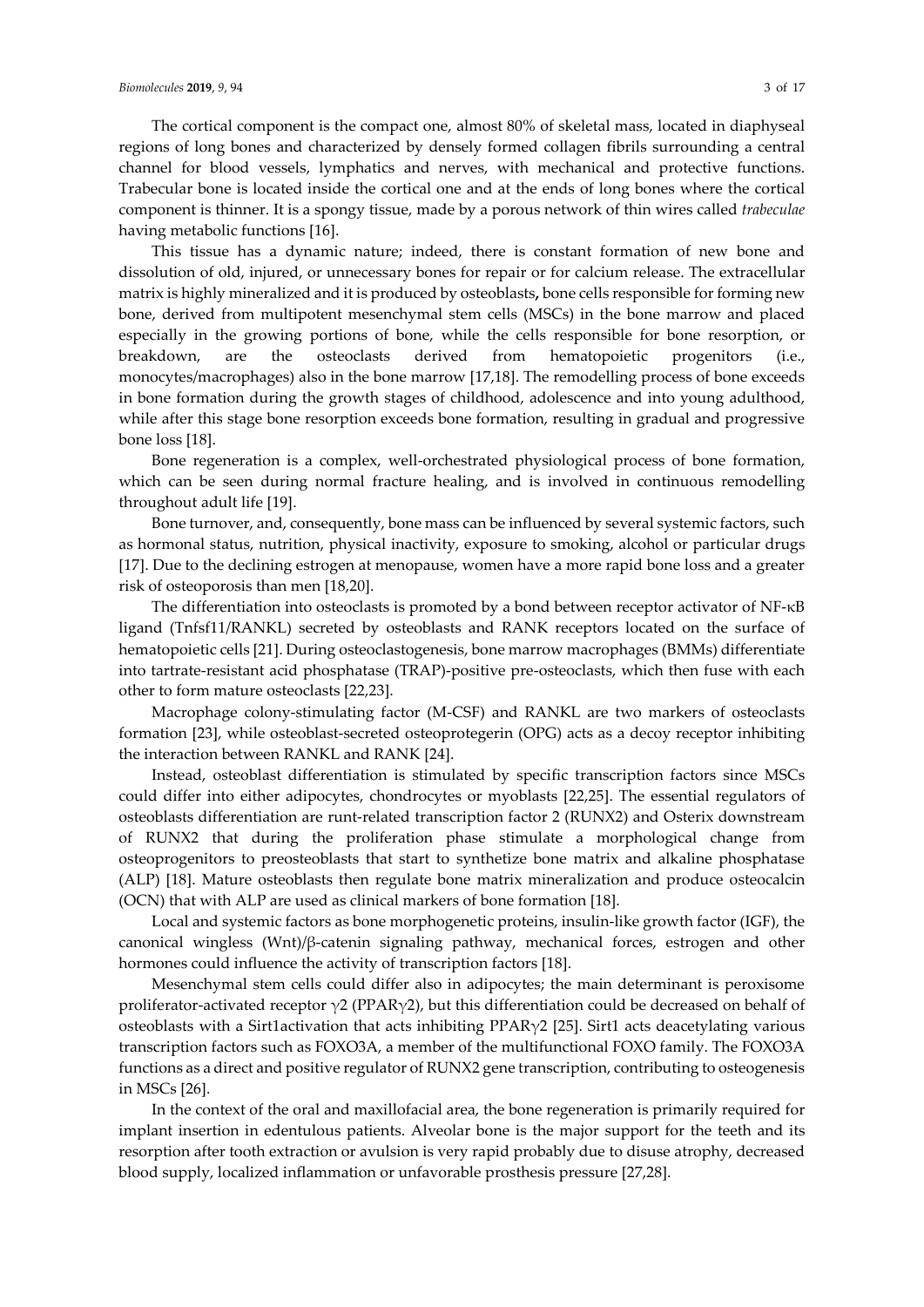Conventional bone regeneration techniques involve autologous grafts. Nevertheless, autogenous bone grafts present some drawbacks such as limited graft accessibility, prolonged operation time and donor site morbidity. Transplantation of cultured osteogenic cells represents an interesting new strategy to overcome these disadvantages. In particular, dental pulp stem cells (DPSCs) and periosteal stem cells seem to represent optimal alternatives to MSCs displaying high potential for differentiating into a variety of cell types, including osteocytes, suggesting their effective use in bone regeneration [29]. Dental pulp stem cells were self-expanding and differentiated into preosteoblasts able to self-maintain and renew. Moreover, in vitro they differentiated into osteoblasts producing living autologous fibrous bone tissue. Transplantation of this tissue in vivo led to the formation of lamellar bone with osteocytes without the need for scaffolding [30]. The periosteum also seems to be a source of stem cells useful for maxillary sinus augmentation for subsequent implantation. A clinical study proved that mandibular periosteum-derived osteoblasts in a suitable matrix showed to form lamellar bone within three months after transplantation in the edentulous posterior maxilla [31].

# **3. In Vitro Studies**

The effects of RSV supplementation were tested on several cell lines. Tseng et al. worked on human embryonic stem cell–derived mesenchymal progenitors (EMPs), finding that RSV promotes spontaneous osteogenesis by upregulation of the expression of osteo-lineage genes RUNX2 and OCN but prevents adipocyte formation suppressing adipo-lineage genes PPARg2 and LEPTIN in adipogenic medium. Since EMPs could differentiate into osteogenic or adipogenic lines on stimulation in the appropriate medium, they found that RSV promotes the activation of RUNX2 gene transcription via Sirt1 and interacting with FOXO3A. Moreover, they observed that 5 mM RSV could enhance the action of ALP and osteogenic phenotype of calcium, increasing the osteogenesis of EMPs while the treatment with 10 mM RSV for six days prevented adipogenesis [26].

Daia et al. investigated in vitro effect of RSV on cell proliferation and osteoblastic maturation in human bone marrow-derived mesenchymal stem cells (HBMSCs) cultures treated with increasing concentrations of RSV (10−8–10−4 M). They observed an increase of (3H)-thymidine incorporation, ALP action and calcium deposition in HBMSCs, which meant an enhanced cell proliferation and osteoblast formation in a time- and dose-dependent manner up to 10−5 M. RSV induced a stimulation associated with estrogen receptor (ER) signaling and an increased ERK1/2 (extracellular signal–regulated kinases) activity that imply the rise of the osteogenic genes RUNX2/CBFA1 together with Osterix and OCN, the downstream genes of RUNX2/CBFA1 markers. Therefore, the osteogenic gene expressions were demonstrated by mechanisms concerning the ER-dependent MAPK pathway in HBMSC cultures [13].

The mechanism by RSV promotes osteoblastic differentiation from pluripotent mesenchymal cell line ST2 was evaluated by Zhou et al. in a study on factors involved in Wnt signalling, essential for bone formation. They worked on ST2 cells incubated in osteoblast-inducing medium treated for 14 days with RSV (0, 1, 5, 10, 50 or 100 μM). The Wnt signaling pathway stabilizes the β-catenin and its nuclear accumulation, increasing the expression of the critical genes for osteoblastic differentiation. The increased β-catenin activity was related to an increase in phosphorylation and inactivation of GSK-3β, even if this RSV-mediated stabilization depended on cells types and their growth conditions as well as the RSV doses applied. Surely, the treatment with RSV involves the phosphorylation of GSK-3β by the activation of ERK1/2 reducing its function but remained unknown what RSV directly acts on. [32]

According to Ornsturp et al.*,* RSV seems to inhibit proliferation and increase differentiation of osteoblasts independently of the inflammatory state. They studied if RSV affected proliferation and differentiation of HBMSCs and if RSV was able to counteract the negative effects of inflammation on cells development. They evaluated the effect of short (96 h) and long-term (21 days) RSV stimulation (25 μM), under both normal and inflammatory conditions (inducted by lipopolysaccharide, LPS). ALP, N-terminal propeptide of human type 1 collagen (P1NP) and osteoprotegerin (OPG) were considered as markers of osteoblast differentiation, lactate dehydrogenase (LDH) to assess cell death,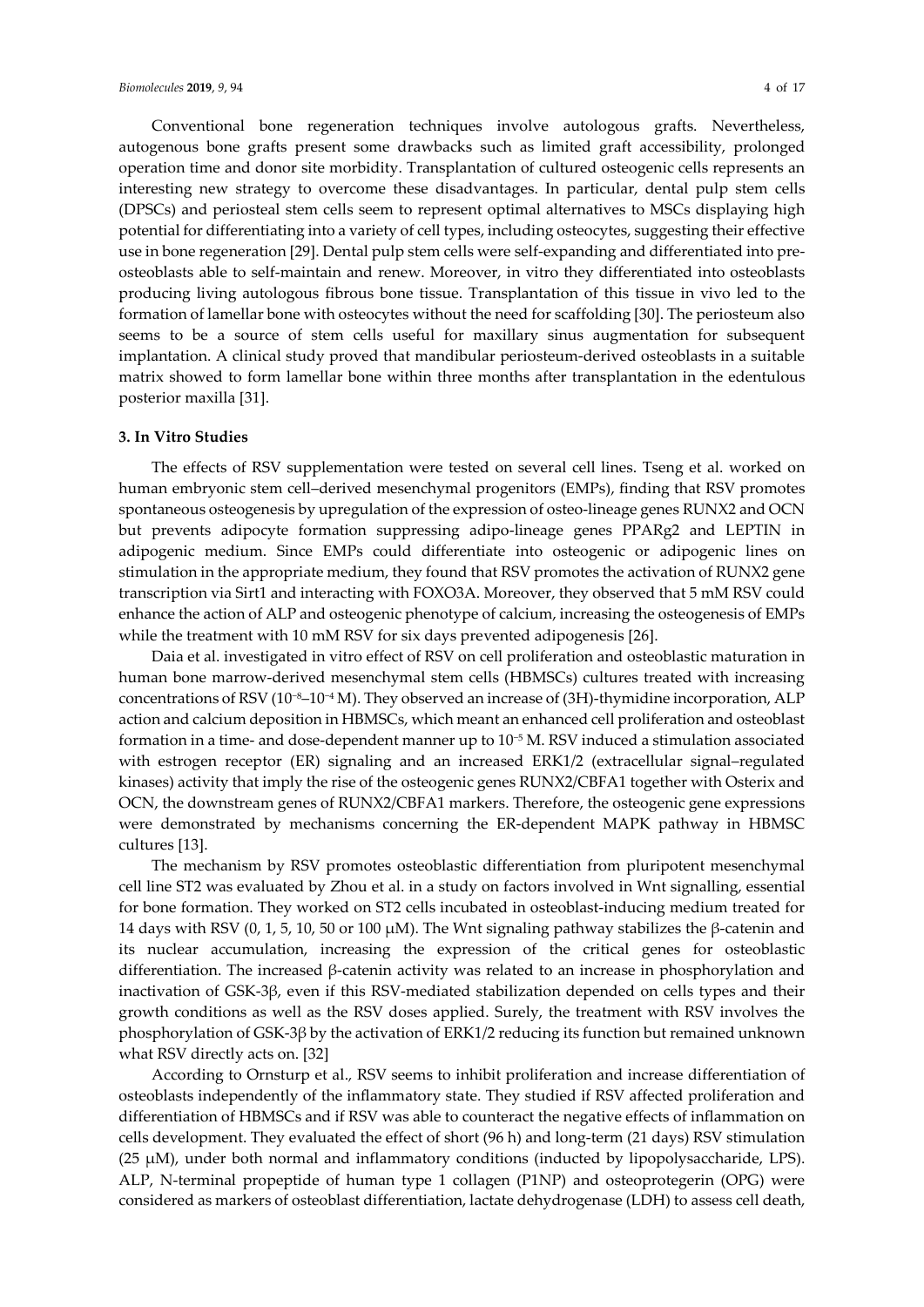whereas (interleukins, ILs) IL-6 and IL-8 as inflammatory markers. While short-term stimulation had no impact on proliferation and differentiation, the long-term one seemed to affect the osteoblastogenic potential of HBMSCs, given a three-fold increase in ALP and a petty one in P1NP and OPG, resulting in a strong decrease in proliferation and increase of differentiation of osteoblasts. About inflammatory state, RSV neither did affect IL-6 and IL-8 production in normal HBMSCs nor did significantly prevent inflammation in HBMSCs-LPS-treated [33].

Resveratrol seems to affect the mineralized matrix production of human and rat adipose derived stem cells (ADSCs). Dosier et al. evaluated the osteogenic potential of ADSCs in a three-dimensional (3D) culture environment like a polycaprolactone (PCL)/Collagen 3D Scaffold supplemented with different doses of RSV. For both rat and human cell constructs, the pre-treatment with 12.5 μM RSV involved a greater mineralized matrix at four weeks. Doses higher than 12.5 μM decreased the mineralized matrix that may mean a potentially cytotoxic effect. The greatest mineralized matrix was obtained with the dose of  $6.25 \mu M$  RSV at the later time points. The overall authors' results demonstrated that high RSV doses produce a faster differentiation and thus higher mineralized matrix levels at early time points, while low doses promote differentiation and retaining better cell viability, resulting in greater mineralized matrix at later time points. In general, a greater mineralization at all time-points was shown in ADSCs from rats compared to human ones. This may be related to differences in RSV metabolism, meaning that the mineralized matrix production from ADSCs depends on species as well as RSV dose [34]. These results suggest that the RSV dosage should be carefully considered and tailored in the perspective of its application in the field of bone tissue engineering.

**Table 1.** shows an overview of the aforementioned results, where have been included cells type and RSV doses used together with bibliographic references.

| <b>Authors</b>               | Cell Type                | <b>RSV Doses</b>              | <b>Results</b>                                                                                                                       |  |
|------------------------------|--------------------------|-------------------------------|--------------------------------------------------------------------------------------------------------------------------------------|--|
| Tseng et al. 2011<br>$[26]$  | <b>EMPs</b>              | 5, $10 \mu M$                 | Promoted osteogenesis (5 mM)<br>adipogenesis Prevented (10 mM)<br>$\uparrow$ RUNX2<br>$\uparrow$ OCN<br>$\uparrow$ ALP<br>↓PPARg2    |  |
| Dai et al. 2007<br>$[13]$    | <b>HBMSCs</b>            | 0.01, 0.1, 1.0, 10<br>$\mu$ M | $\downarrow$ Leptin<br>Promoted osteogenesis<br>↑ RUNX2<br>$\uparrow$ OCN<br>$\uparrow$ ALP<br>↑ Calcium deposition<br><b>ERK1/2</b> |  |
| Zhou et al. 2009<br>$[32]$   | ST <sub>2</sub> cells    | $1, 5, 10, 50, 100 \mu M$     | $\uparrow$ ERK1/2<br>↑β-catenin                                                                                                      |  |
| Ornstrup et al.<br>2016 [33] | <b>HBMSCs</b>            | $25 \mu M$                    | ↑ osteoblastogenic<br>$\uparrow$ ALP                                                                                                 |  |
| Dosier et al. 2012<br>[34]   | rat ADSCs<br>human ADSCs | 6.25, 12.5, 25 µM             | ↑ Mineralized matrix production<br>$(6.25 \mu M)$                                                                                    |  |
| F1.5.1                       |                          |                               |                                                                                                                                      |  |

**Table 1.** Summary of Resveratrol's in vitro studies.

EMP: human embryonic stem cell–derived mesenchymal progenitors; HBMSC: human bone marrowderived mesenchymal stem cells; RUNX2: runt-related transcription factor 2; OCN: osteocalcin; ALP: alkaline phosphatase; ERK1/2: extracellular signal–regulated kinases 1/2; ST2: pluripotent mesenchymal cell line; ADSCs: human and rat adipose derived stem cells.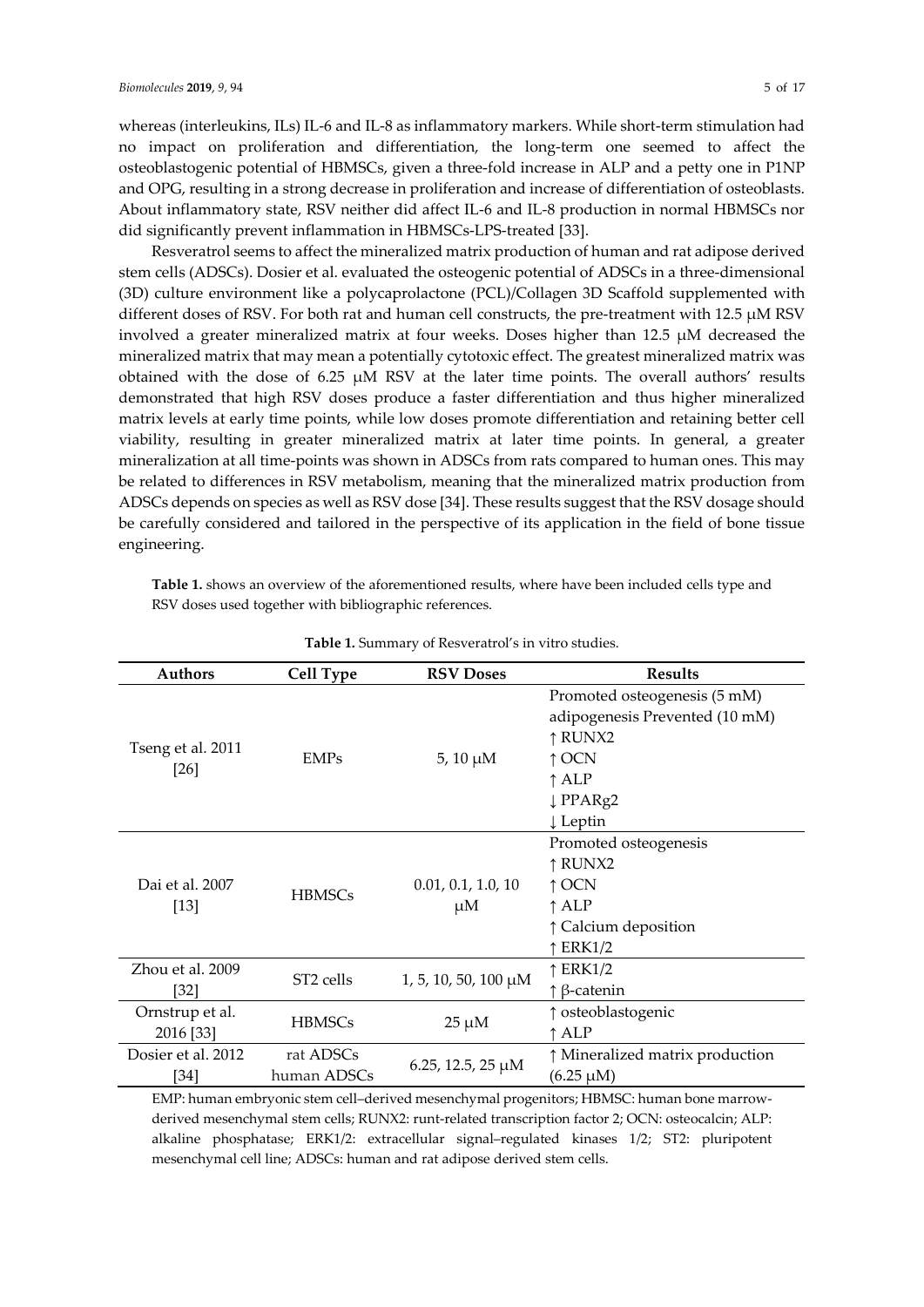### **4. In Vivo Studies**

#### *4.1. Resveratrol by Parenteral Administration*

In oral and maxillofacial surgery, one of the most common surgical procedures is the tooth extraction, whose healing process, often uneventful, may occur inadequate in patients who are undergoing immunosuppressive therapy, such as CyclosporinA (CsA). To the aim of evaluating the potential benefic effects of antioxidant agents on bone health in these patients, Ozcan-Kucuk et al. studied the effect of intraperitoneal injection of RSV (10 μM/kg/die) on the healing of sockets for 14 or 28 days after tooth extractions in normal and CsA-treated rats. The bone healing process was evaluated and the results showed higher levels of OCN and osteopontin markers as well as an improved alveolar socket healing both in normal rats treated with RSV and in RSV-CsA-treated ones [35]. Regarding the role of RSV in the treatment of periodontitis, Bhattarai et al. studied in vitro the mechanisms of cellular responses of lipopolysaccharide (LPS)-stimulated human gingival fibroblasts (hGFs) treated with RSV. Moreover, they studied the effects of RSV treatment in vivo, by daily subcutaneous injection (5 mg/kg), in an experimental periodontitis model induced in rats by molar ligature infused with LPS. They observed that RSV treatment inhibits almost completely the outcomes of LPS stimulation, reducing ROS and inflammation-associated proteins levels, osteoclasts formation, and increasing heme oxygenase(HO)-1 gene expression via Nrf2-mediated signaling, thus protecting rats against alveolar bone loss, also demonstrated by micro-computed tomography CT analysis. These results demonstrated the RSV ability to inhibit inflammatory responses and stimulate antioxidant defence systems in periodontitis disease [36].

Melinjo seed extracts rich in RSV derivatives (MSE) also seem to counteract periodontal bone loss by modulation of an immune-inflammatory process involved in periodontal tissue destruction [37]. After periodontitis induction in mice (by ligatures in the gingival sulcus of the maxillary molar), an MSE standardized extract in a single dose of 0.004% (*w*/*w*) bodyweight was administrated by the intraperitoneal route. At time points of 17, 20, and 22 days, the animals were sacrificed and examined by morphometric and micro-CT image analyses that evidenced the reduction of hard periodontal tissue loss in MSE mice groups. Immunohistochemistry assays also demonstrated that, in gingival tissue, MSE utilization downregulated oxidative stress through Nrf2 pathway, modulated the expression levels of cytokine IL-1β, whereas IL-6, -17 and TNF-α, did not showed significant differences compared to the control. Moreover, MSE treatment inhibited M-CSF/sRANKL mediated osteoclast formation and downregulated osteoclast activity, reducing mainly osteoclastogenesis. These findings suggest that MSE treatment in periodontitis promotes periodontal bone regeneration by reduction of local oxidative damage and of osteoclast differentiation and/or activity. These findings suggest that MSE, or other RSV-like compounds, could provide a useful support for the management of periodontal inflammatory diseases [37].

Zhai et al. have demonstrated that RSV may improve local blood flow to bone in a rabbit model of steroid-induced osteonecrosis (ON) of the femoral head. Due to its anti-inflammatory effects, RSV protects the vascular endothelium, and reduces tissue hypoxia and thrombosis [38]. They evaluated the effect of 4 mg/kg/die RSV administered via i.p. for two weeks on preventing ON. Resveratrol dose-dependently inhibited endothelium and monocyte NF-κB transcription to reduce transcription factor (TF) production. Resveratrol was also shown to reduce LPS-, IL-1β-, and/or TNF-α-induced TF mRNA expression. In particular, in this study, TF expression was positive or strongly positive in the ON affected group, indicating that RSV reduced TF production and thrombosis formation [38].

Resveratrol seems to affect bone metabolism in ovariectomized rats. Lin et al. used bone mineral density as parameter to evaluate the effects of small, median, and high doses of RSV in ovariectomized rat groups compared to the estrogen-replacement control group. The results indicated that the daily RSV intake reduced bone turnover and prevented bone loss. Furthermore, the highest 45 mg/kg/die RSV dose seemed more effective in depressing bone resorption ovariectomy-induced than other doses [39].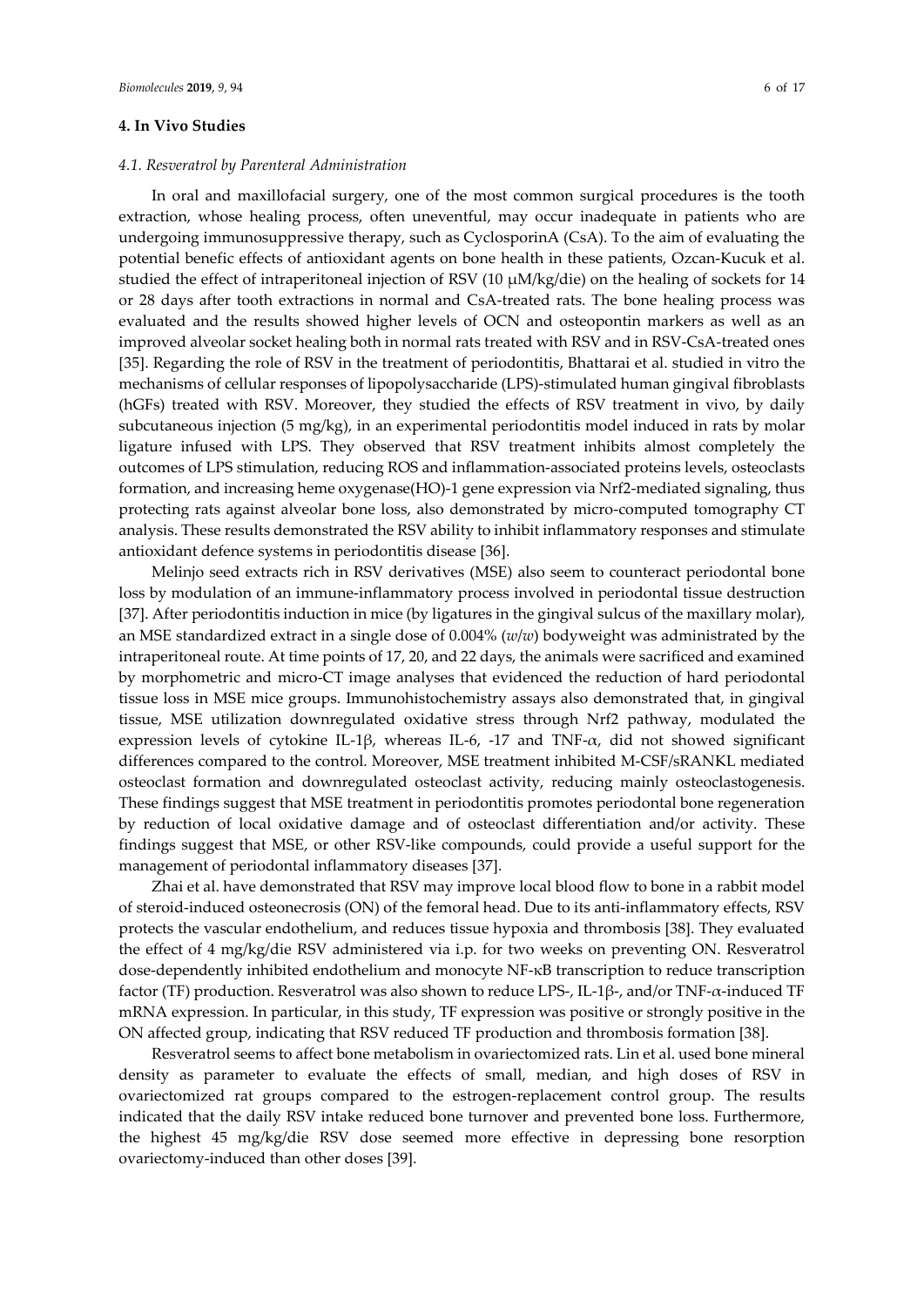# *4.2. Resveratrol by Oral Administration*

Tamaki et al. investigated on the activity of RSV on progression of periodontitis demonstrating its capability of reducing alveolar bone resorption and systemic oxidative stress. They induced periodontitis in rats placing a ligature around the maxillary molars, also inducing the alveolar bone resorption; then, to the animals, 10 mg/kg/die of Melinjo RSV was orally administered. They observed in RSV treated group increased activation of the Sirt1/5' adenosine monophosphate-activated protein kinase (AMPK) and Nrf2/antioxidant defense pathways, and inhibition of the NF-κB/MAPK pathway in inflamed gingival tissue. Moreover, melinjo RSV administration improved systemic levels of 8- OHdG (8-hydroxy-2'–deoxyguanosine), dityrosine, NOx, and nitrotyrosine, demonstrating that RSV intake could prevent the progression of periodontitis and alveolar bone loss [10].

The effects of RSV on bone healing and its influence on the gene expression of osteogenic markers were also investigated by Casarin et al. In the study, two calvarial defects were created and one screw-shaped titanium implant was inserted in the tibia of rats that were subjected to 10 mg/kg/die RSV administration by gavage for 30 days [40]. The histomorphometric analysis resulted in a reduced remaining defect in the RSV group. Furthermore, the torque force evaluation on removal of the implant highlighted that RSV treatment positively influenced the biomechanical retention of the titanium implant. Moreover, immunohistochemical results showed in an RSV group an increased expression of bone morphogenetic proteins (BMP)-2, BMP-7 and osteopontin (OPN) [40]. These results suggest that the long-term intake of RSV could represent a useful therapeutic approach for bone healing and in the rehabilitation of patients with dental implants.

In a study promoted by Pino et al., the influence of RSV was evaluated on the repair of bone calvarial defects in animals with induced diabetes mellitus (DM). The animals, subjected to criticalsize calvarial defects, were treated by administering RSV (10 mg/kg/die) solution, insulin (INS) and both RSV and INS for 30 days. The histometric results indicated smaller residual calvarial defects in rats treated with RSV or RSV + INS that appeared in accordance to higher gene expression of BMP-2 observed in the RSV + INS group. No remarkable increase in BMP-2 gene expression was made evident in rats treated with RSV alone, demonstrating that only the combined RSV and INS administration was effective to markedly increase BMP-2 expression [41].

The potential anti-aging effect of RSV to counteract age-related bone loss was investigated by Tresguerres et al. Femora of old rats were analyzed in term of bone mass and biomechanical properties after dietary supplementation with 10 mg/kg/die RSV for 10 weeks. At the end of study bone volume, bone trabecular number and cortical thickness were improved in RSV treated animals, whereas the spacing between trabeculae was reduced. Moreover, all of the mechanical properties and bone microstructure were enhanced, except for the work to failure that has not been affected by RSV treatment, being dependent on the elasticity of collagen and mineral crystals orientation. An enhancement in the expression of Sirt1 and bone morphogenic protein (BMP) was also made evident, while neither plasma OCN nor CTX was modified by the treatment [42].

In addition, Durbin et al. investigated the effect of RSV supplementation on age-related bone loss considering mineralization of femora and tibiae. Old male rats were provided of 12.5 mg/kg bw/die RSV by oral gavage for 21 days before collecting tibia and femora. RSV supplementation prevented bone demineralization and bone microarchitecture loss. Furthermore, higher values of plasma OCN and ALP and lower of C-reactive protein were found in RSV-treated rats. The authors supposed that the anti-inflammatory activity of RSV, able to suppress the production of various cytokines and other pro-inflammatory mediators, is the main mechanism responsible for an increase in osteoblast bone formation and attenuation in age-related skeletal disuse as demineralization, microstructure deterioration, and bone loss [43].

Even if RSV seems to have a positive action on old rats, the potential effects of RSV supplementation during the rapid postnatal growth period and in late adulthood (early ageing) seem to have negative effects on bone microarchitecture and metabolism. A study suggests that 2.5 mg/kg/die RSV supplementation for five weeks in young rats (4-week-old) does not significantly affect bone structure and volume during the rapid growth phase. Nevertheless, RSV doses of 20 mg/kg/die for three months could potentially have negative effects on skeletons during early ageing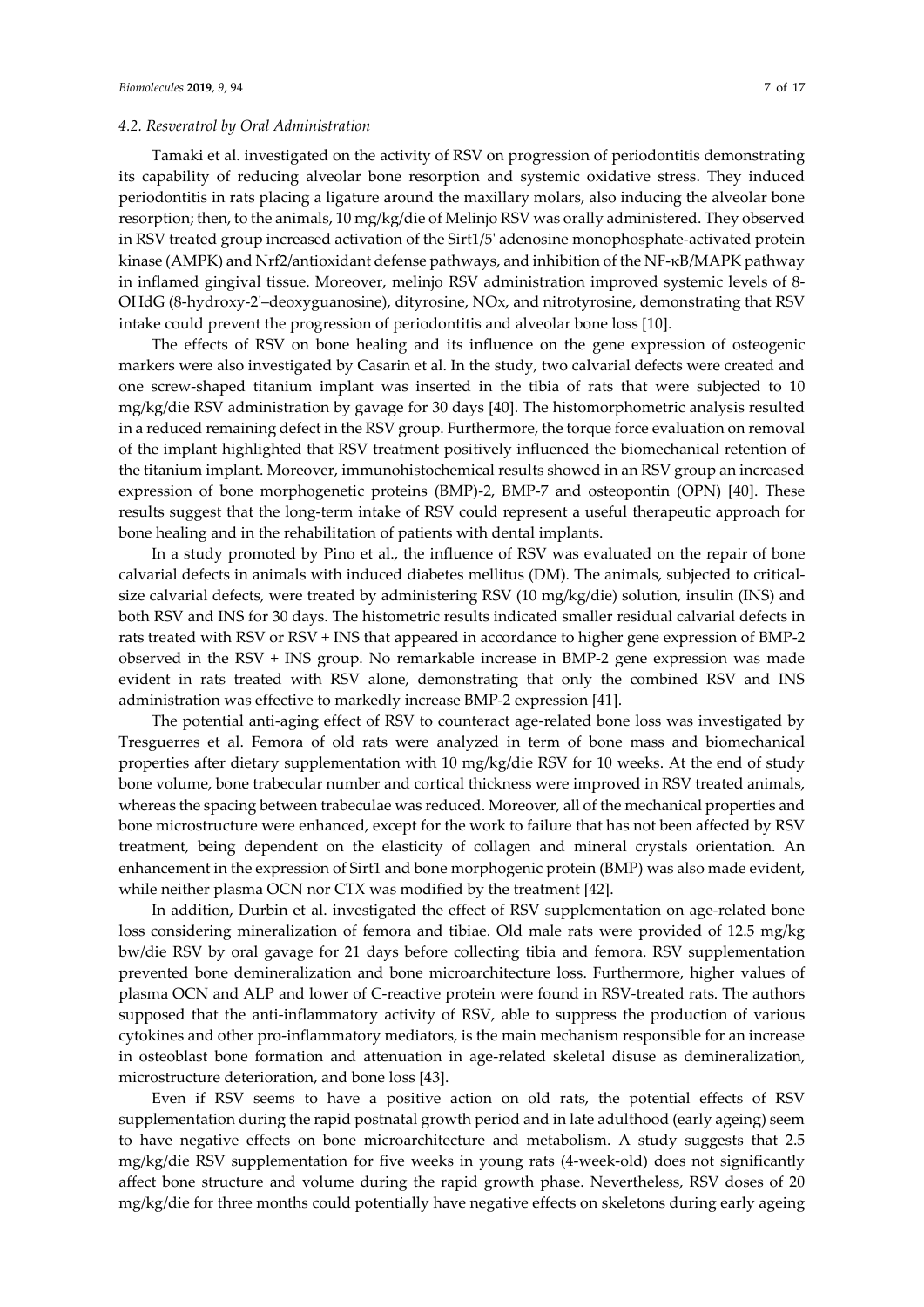in 6-month-old rats [44]. Despite the fact that RSV treatment did not affect bone micro-architecture in the young animals, in the early ageing rats, a trend of reduction in trabecular bone volume was observed together with a reduction of Osterix and OCN expression and an increased expression of adipogenesis-related genes. Furthermore, serum levels of bone resorption marker CTX-1 were significantly raised in the RSV group, while no changes of Sirt1 and ALP markers were observed [44].

Resveratrol effect on bone healing and its influence on the gene expression of bone-related markers in rats exposed to cigarette smoke was evaluated by Franck et al. Wistar rats, subjected to calvarial defects, were treated with RSV *plus* smoke exposure (SMK + RSV). Resveratrol (10 mg/kg/die) was administered for 30 days following surgery, while smoke inhalation was started seven days before surgery and continued for 37 days. Histomorphometric analysis highlighted in the SMK + RSV group the reduction of remaining calvarial defects respect to placebo-treated rats exposed to smoke. Immunohistochemical assays showed that RSV therapy in rats exposed to smoke inhalation decreased RANKL/OPG expression and Dkk1 levels, upregulating the gene expression of bone remodeling markers (RUNX2), optimizing the repair of critical-sized bone defects [45].

The effect of RSV treatment on bone was evaluated also in obese men suffering from Metabolic syndrome (MetS), a disease associated with low-grade inflammation, which may harm bones [46]. In the randomized, double-blinded, placebo-controlled trial, the subjects were treated with 1000 mg RSV (RSVhigh) or 150 mg RSV (RSVlow) daily for 16 weeks and bone mineral density, bone mineral content and biochemistry parameters were monitored. The researchers concluded that RSV acts in a dose-dependent manner and promotes bone formation or mineralization directly without mediation of anti-inflammatory process [46].

#### *4.3. Resveratrol by Local Administration*

In a study by Uysal et al., the effects of local RSV application on bone formation in rats were evaluated in response to expansion of the interpremaxillary upper incisors [47]. A single-dose of 10 μmol/kg RSV was injected into the interpremaxillary suture 24 h after appliance placement, evaluating histomorphometrically the bone formation in the suture. In particular, the area and the perimeter of new bone, Feret's diameter, the percentage of new bone to non-ossified tissue and the number of osteoblasts were measured. All of these parameters were significantly improved in the RSV-group [47]. These results could encourage the local application of RSV to promote fractured bone repair and bone formation or in the reconstruction of bone defects, including the management of osteoporosis.

A summary of the outcomes of aforementioned RSV in vivo studies, including experimental design and bibliographic references, is provided in Table 2.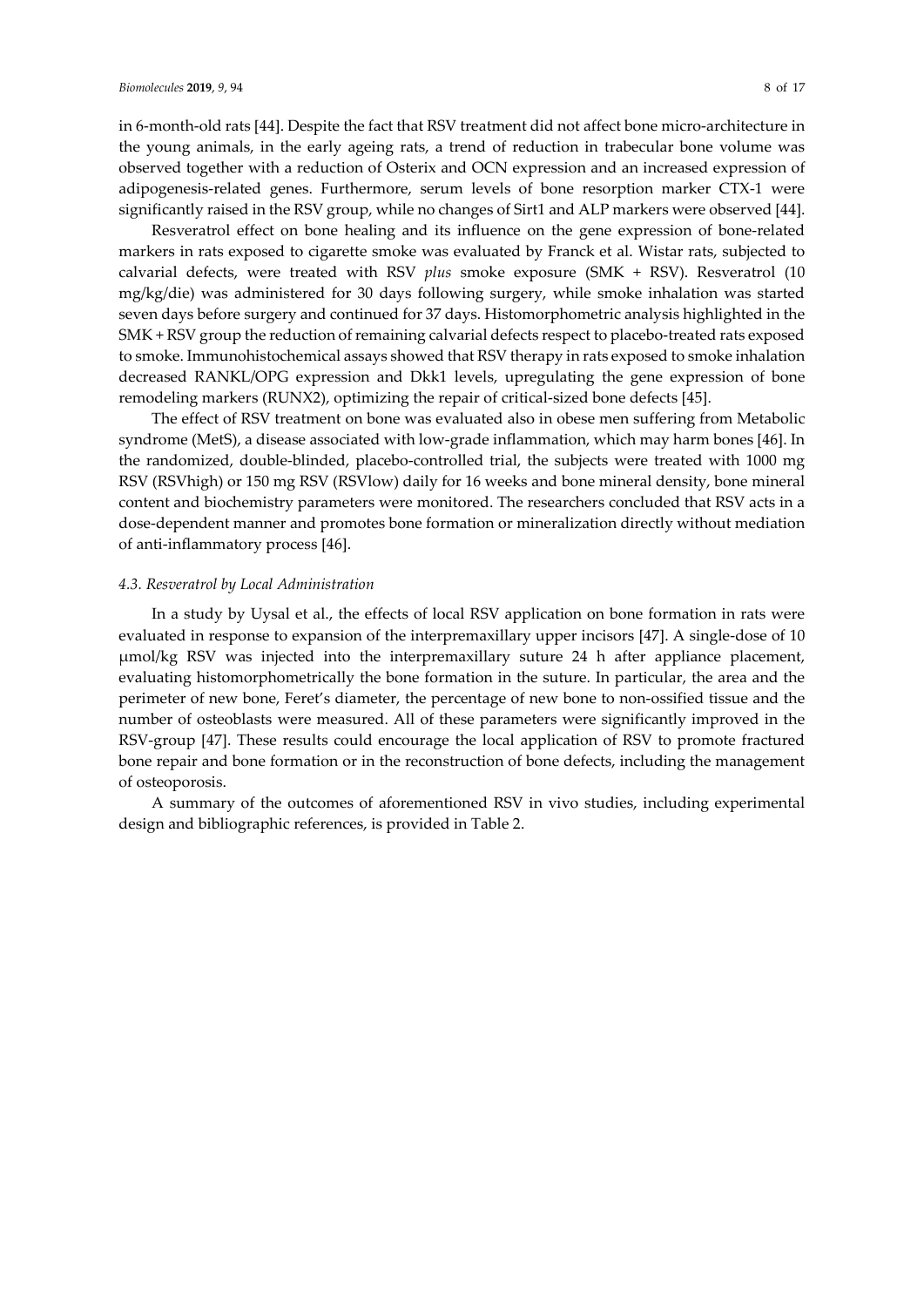| <b>Authors</b>                                  | <b>Animal Model</b> | <b>Induced Disease</b>                                  | <b>Administration Route</b>                                     | <b>Biochemistry Results</b>                                                                                                                                                                                             | <b>Morphometric Outcomes</b>                                    |
|-------------------------------------------------|---------------------|---------------------------------------------------------|-----------------------------------------------------------------|-------------------------------------------------------------------------------------------------------------------------------------------------------------------------------------------------------------------------|-----------------------------------------------------------------|
| Ozcan-Kucuk et al. Normal Rats CsA<br>2018 [35] | treated rat         | Tooth extraction                                        | Intraperitoneal injection<br>10 µmol/kg daily                   | ↑ OCN in normal and CsA-rats<br>↑ Osteopontin                                                                                                                                                                           | ↑ New bone formation<br>↑ Epithelization<br>↓ Inflammation      |
| Bhattarai et al. 2016<br>$[36]$                 | Rats                | ligature-induced<br>Periodontitis                       | Subcutaneous injection<br>5 mg/kg daily                         | ↑ HO-1 induction via Nrf2-<br>mediated<br>signalling<br>↓ Inflammation-related proteins<br><b>L</b> Formation of osteoclasts<br>↓ Production of circulating ROS                                                         | $\uparrow$ BMD<br>$\uparrow$ BV/TV $(\% )$                      |
| Ikeda et al. 2018<br>$[37]$                     | Mice                | ligature-induced<br>Periodontitis                       | Intraperitoneal injection<br>0.001% $w/w$ only once             | ↓ Oxidative stress<br>↓ M-CSF/sRANKL mediated<br>osteoclast formation<br>↓ Osteoclast activity                                                                                                                          | $\downarrow$ ABL                                                |
| Zhai et al. 2016 [38]                           | Rabbits             | steroid-induced<br>osteonecrosis of the femoral<br>head | Intraperitoneal injection<br>$4$ mg/kg<br>Every day for 2 weeks | $\downarrow$ NF- $\kappa$ B transcription<br>$\downarrow$ TF production<br>$\downarrow$ LPS<br>↓ Interleukin-1β-<br>↓ TNF-α-induced TF mRNA<br>expression                                                               | ↓ ON incidence                                                  |
| Lin et al. 2005 [39]                            | Rats                | Ovariectomized                                          | Parenteral<br>45 mg/kg per day                                  |                                                                                                                                                                                                                         | $\uparrow$ BMD<br>↓ Bone turnover<br>Reverse previous bone loss |
| Tamaki et al. 2014<br>$[10]$                    | Rats                | ligature-induced<br>periodontitis                       | Orally<br>10 mg/kg/die                                          | ↑ Sirt1/AMPK activation<br>↑ Nrf2/antioxidant defence<br>pathways<br>↓ NF-KB/MAPK pathway<br>↓ Systemic 8-OHdG, dityrosine,<br>↓ NO <sub>x</sub> , nitrotyrosine<br>$\downarrow$ IL-1 $\beta$ , IL-6, and TNF- $\alpha$ | $\downarrow$ ABL                                                |

| Table 2. Summary of Resveratrol's in vivo studies. |
|----------------------------------------------------|
|----------------------------------------------------|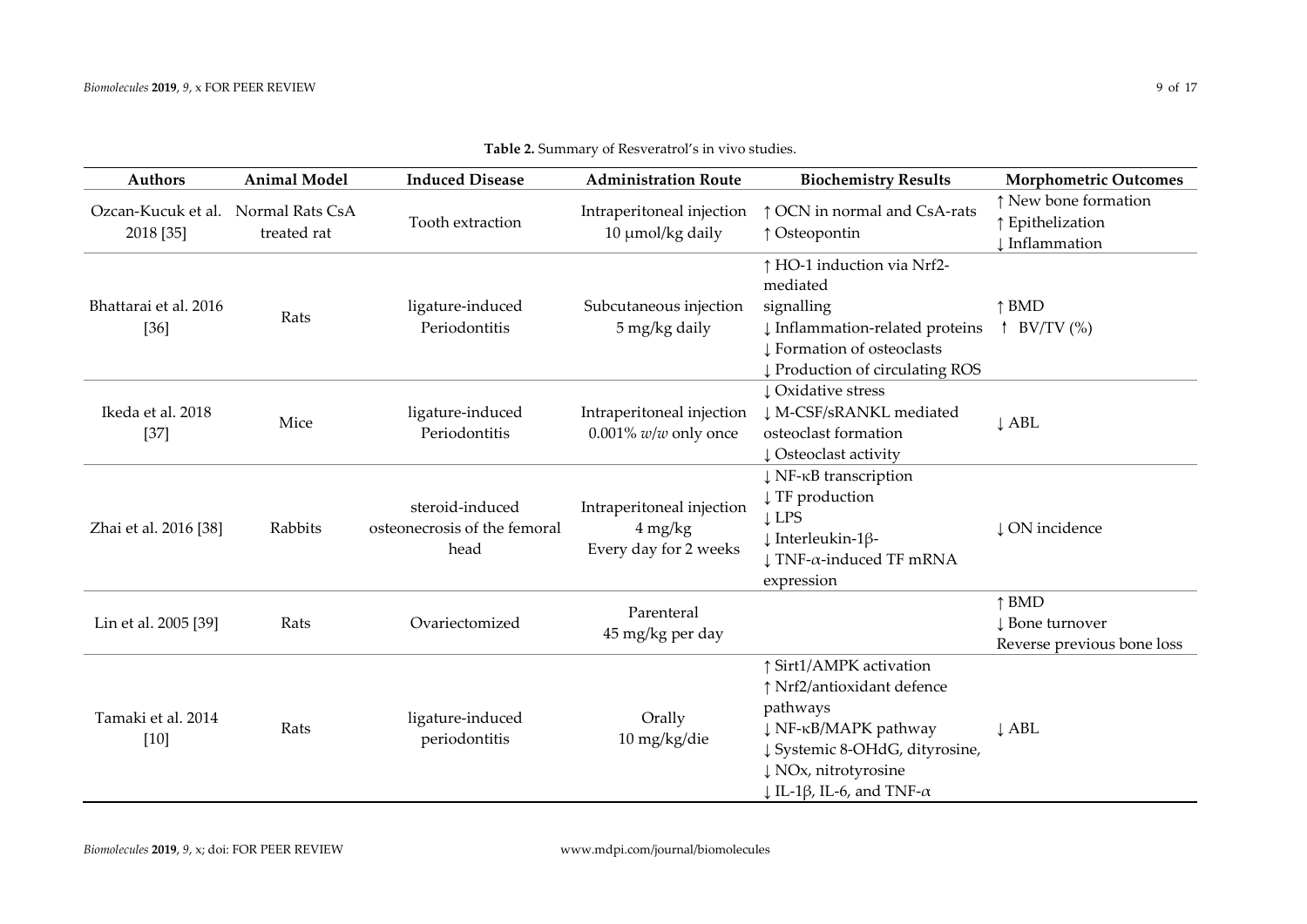| Casarin et al. 2014<br>$[40]$   | Rats                                                    | Calvarial defects and<br>titanium implant         | By gavage<br>10 mg/kg/die for 30 days                             | $\uparrow$ BMP-2<br>$\uparrow$ BMP-7<br>$\uparrow$ OPN<br>BSP, OPG, RANKL equal to<br>control                                                                                                   | ↓ Critical-size calvarial<br>defects<br>↑ counter-torque force for<br>implant removal                                    |
|---------------------------------|---------------------------------------------------------|---------------------------------------------------|-------------------------------------------------------------------|-------------------------------------------------------------------------------------------------------------------------------------------------------------------------------------------------|--------------------------------------------------------------------------------------------------------------------------|
| Pino et al. 2017 [41]           | Diabetic rats                                           | Critical-sized<br>calvarial defects               | Orally solution<br>10 mg/kg for 30 days                           | $\uparrow$ BMP-2<br>$\uparrow$ BMP-2<br>↑ Osterix                                                                                                                                               | ↓ Critical-size calvarial<br>defects                                                                                     |
| Tresguerres et al.<br>2014 [42] | Rats                                                    | Age-related bone loss                             | Orally<br>10 mg/kg per day for 10<br>weeks                        | $\uparrow$ BMP<br>↑ Sirt1<br>CTX equal to control<br>OCN equal to control                                                                                                                       | $\uparrow$ BV/TV<br>↑ trabecular number<br>↑ Cortical thickness<br>↓ Space between trabeculae<br>↑ Mechanical properties |
| Durbin et al. 2014<br>$[43]$    | Rats                                                    | Age-related bone loss                             | Oral gavage<br>12.5 mg/kg bw/day for 21<br>days                   | $\uparrow$ ALP<br>↓ C-reactive protein<br>↑ Plasma OCN<br>↑ Osteoblast bone formation                                                                                                           | ↓ BMD, BMC loss<br>I BV/TV loss<br>↑ Phosphorus content<br>↑ trabecular connectivity<br>↑ trabecular number              |
| Lee et al. 2014 [44]            | 4-week-old<br>Wistar rats<br>6-month-old<br>Wistar rats |                                                   | Orally<br>5 mg/kg/day for 5 weeks<br>20 mg/kg/day for 3<br>months | In young rats:<br>In ageing rats:<br>↓ Osterix↓Sirt1 gene expression<br><b>LOCN</b><br>↑ Adipogenesis-Regulatory<br>Genes<br>$\uparrow$ CTX-1<br>Sirt1 equal to control<br>ALP equal to control | In young rats:<br>BV/TV equal to control<br>In ageing rats:<br>$\downarrow$ BV/TV                                        |
| Franck et al. 2018<br>$[45]$    | Rats                                                    | Calvarial defects together<br>with smoke exposure | Orally<br>$10 \frac{\text{mg}}{\text{kg}}$<br>daily for 30 days   | <b>L RANKL/OPG</b><br>$\downarrow$ Dkk1<br>↑ RUNX2                                                                                                                                              | No differences to control<br>group                                                                                       |
| Ornstrup et al. 2014<br>[46]    | Obese Men with<br>MetS                                  |                                                   | 1000 mg (RSV <sub>high</sub> ) or<br>150 mg (RSVlow)              | ↑ Bone Alkaline Phosphatase<br>P1NP equal to control                                                                                                                                            | ↑ vBMD in RSV <sub>high</sub><br>aBMD in RSV <sub>high</sub>                                                             |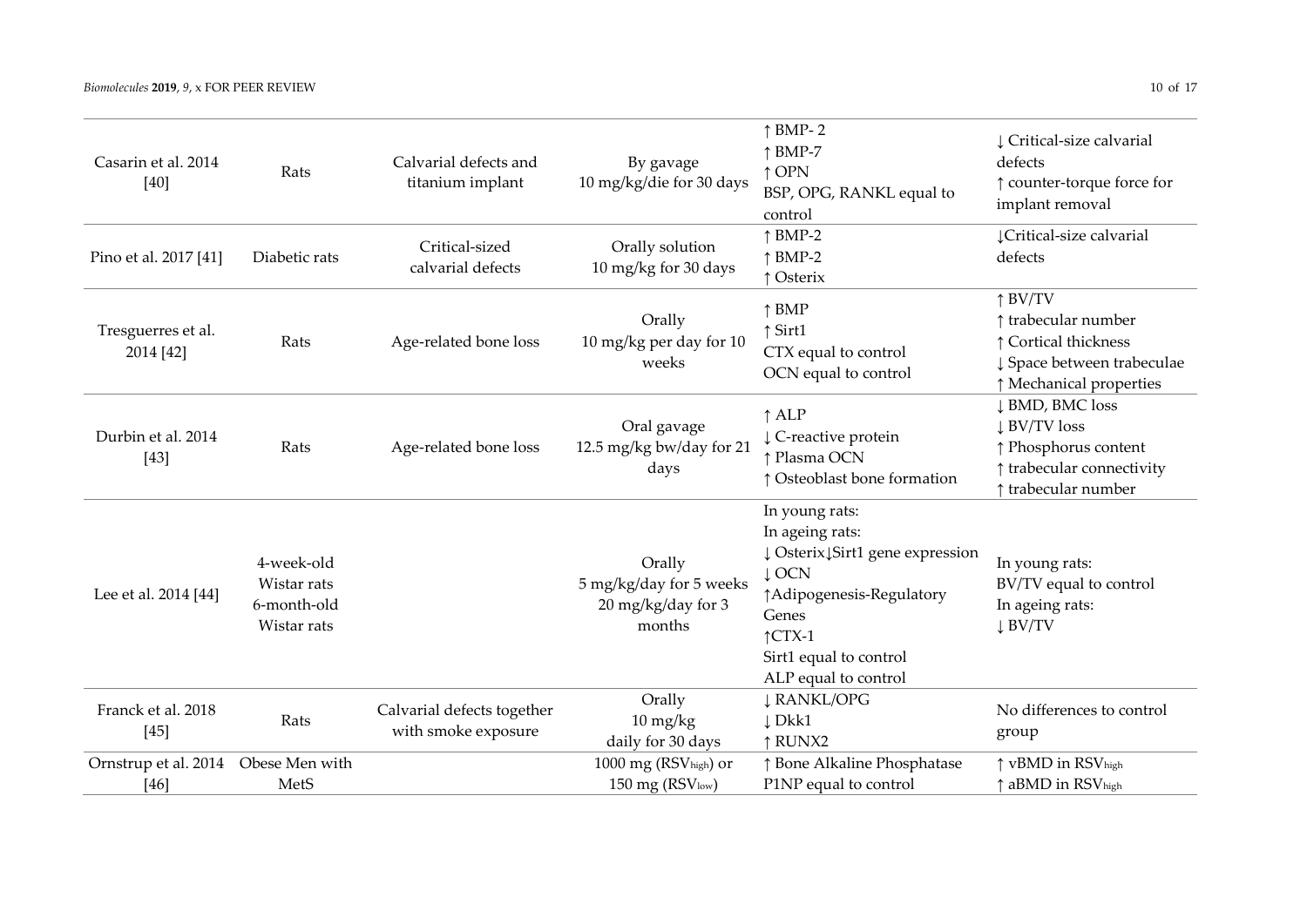|                             |      |                                                                 | daily for 16 weeks              | OCN in equal to control<br>OPG equal to control<br>CTX equal to control<br>S-NT <sub>x</sub> equal to control | ↑ BMC in RSV <sub>high</sub>                                                                                                |
|-----------------------------|------|-----------------------------------------------------------------|---------------------------------|---------------------------------------------------------------------------------------------------------------|-----------------------------------------------------------------------------------------------------------------------------|
| Uysal et al. 2011<br>$[47]$ | Rats | Bone formation in response<br>to expansion of upper<br>incisors | Local<br>10 µmol/kg single-dose |                                                                                                               | ↑ new bone area<br>$\uparrow$ new bone perimeter<br>↑ Feret's diameter<br>↑ Newly formed bone (%)<br>↑ Number of osteoblast |

BMD = Bone mineral density; BV/TV = bone volume/tissue volume (%); ABL = alveolar bone loss; BMA = Bone mineral area; BMC = bone mineral content; aBMD = Areal bone mineral density; BMC = bone mineral content; vBMD = Volumetric bone mineral density; BSP = bone sialoprotein; S-NTx = serum concentration of type I collagen Ntelopeptide.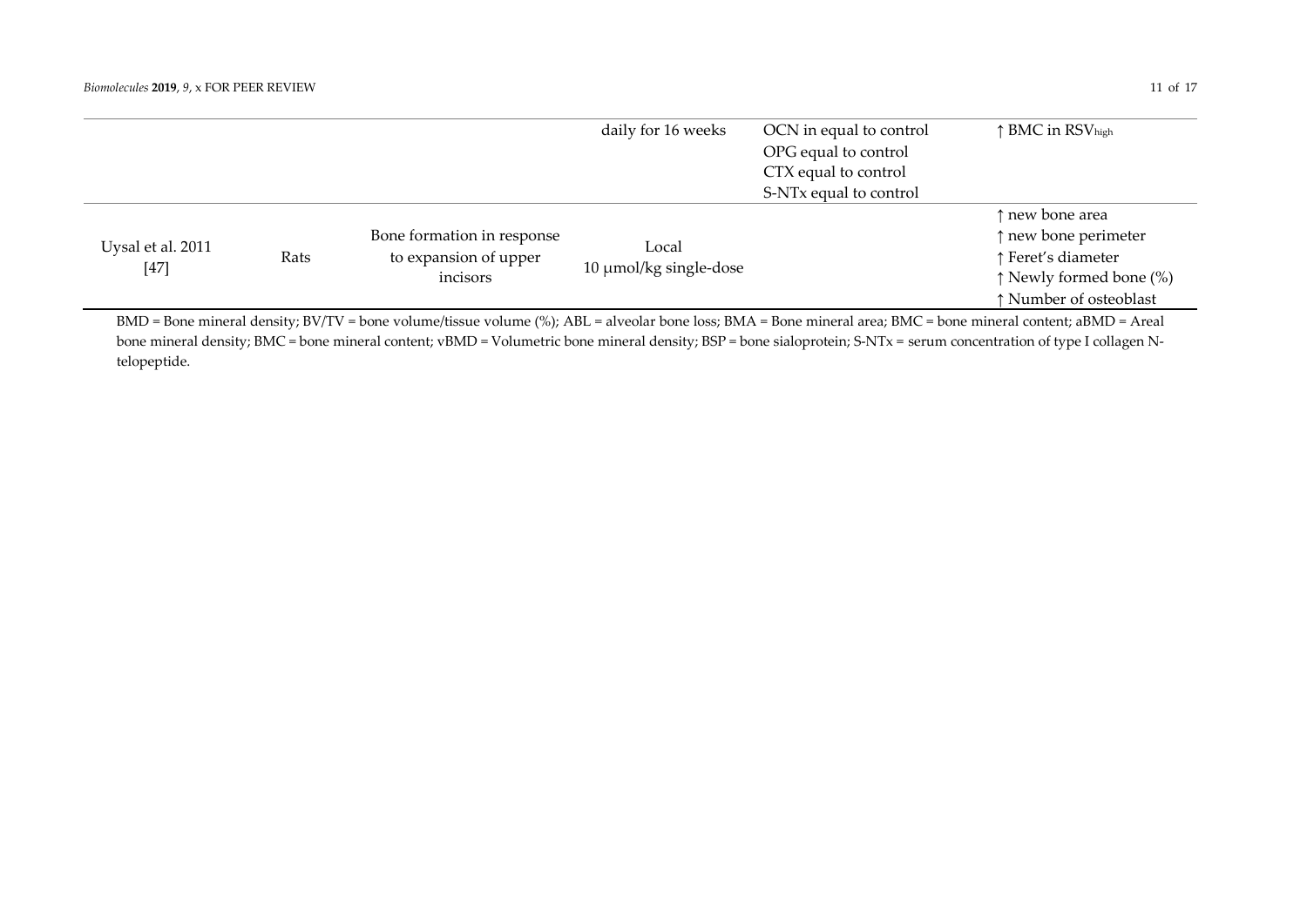### **5. Innovative Scaffolds Loaded with Resveratrol**

Resveratrol is well known for its poor aqueous solubility and rapid metabolism and excretion as sulfate and monoglucuronide derivatives. The poor bioavailability is a major drawback of the drug. Different approaches have been used to improve solubility, stability and bioavailability of RSV by formulation of drug delivery systems (DDSs) in the form of scaffolds able to release RSV at the site of bone loss to improve and optimize its efficacy.

A scaffold loaded with RSV was prepared grafting RSV to polyacrylic acid (PAA, 1000 Da), PAA-RSV, and then incorporating this macromolecular drug into atelocollagen (Coll) hydrogels (Coll/PAA-RSV) [48]. The scaffold was tested in vitro both on chondrocytes and BMSCs and in vivo on rabbits with osteochondral defects by an implant. In vitro results showed that the scaffold could support the growth and maintain the morphology and phenotype of chondrocytes and BMSCs and it is able to protect them against reactive oxygen species, demonstrating an excellent cytocompatibility. After implantation of Coll/PAA-RSV scaffold for two, four and six weeks on rabbits, the inflammatory related genes IL-1β, matrix metalloproteinases-13, cyclooxygenase (COX)- 2 were downregulated while bone and cartilage related genes SOX-9, aggrecan, Coll II and Coll I were upregulated resulting in an anti-inflammatory functionality. Moreover, after 12 weeks, the osteochondral defects completely disappeared and the neo-cartilage was well integrated with surrounding tissue and subchondral bone. The distribution of Coll II and glycosaminoglycans in the regenerated cartilage was confirmed by immunohistochemical and glycosaminoglycan staining [48].

Resveratrol was grafted to the surface of porous poly-ε-caprolactone (PCL) by a covalent linkage with the carboxylic groups of acrylic acid (AA) to produce a scaffold with osteogenic effect, tested on BMSCs and in the rat calvarial defect model [49]. The ALP activity in stromal cells and the mineralization of the cell–scaffold composites resulted in being increased by the presence of RSV. In vivo osteoinductive effects were evaluated by implanting a scaffold in rat calvarial defects. After eight weeks, the increased bone regenerating capacity of RSV-PLC scaffold was highlighted by X-ray and histological analyses [49].

A 3-D porous PLC scaffold was formulated with RSV-loaded albumin nanoparticles (RNP) to form a PCL-RNP-RSV composite scaffold with improved osteoconductive, osteoinductive, and osteogenic capacities [50]. Resveratrol was released from PCL-RNP in a sustained-manner for 12 days, until a total release of 64%. In vitro experiments on HBMSCs showed a significant increase in proliferation, ALP increase and mineralization induced by PCL-RNP-RSV compared with the PCL scaffold. PCL-RNP-RSV scaffold was also cytocompatible [50].

A chitosan-poly-ε-caprolactone composite nanofibrous scaffold for wound dressing able to simultaneously deliver ferulic acid and RSV was designed by Poornima and Korrapati [51]. In vitro cytocompatibility and hemocompatibility was evaluated, whereas, in vivo on Wistar rats, the full thickness skin wound healing was studied. The nanofibers were able to maintain a sustained release of actives, showed compatibility with keratinocytes and enhanced healing of skin wounds in vivo [51].

Since RSV could promote osteogenesis and inhibit adipogenesis in mesenchymal cell lines, electrospun drug-eluting fibers loaded with RSV were designed to be used in the regenerative dentistry for the post-extraction preservation of the alveolar socket [52]. Uniform defect-free membranes based on fibers of PCL or poly(lactic) acid (PLA) containing RSV were produced and the kinetics of RSV release as well as their osteoinductive capacity on DPSCs were evaluated. An initial burst followed by a slow release was shown by a PCL-RSV membrane, while PLA-RSV presented a much slower and continuous release over time. In vitro experiments on DPSCs highlighted that the RSV concentration range released from the two nanofibers influenced osteoblast and osteoclast differentiation differently. In particular, both materials were able to promote DPSCs differentiation into osteoblast-like phenotypes, increasing gene expression of the osteogenic markers and inducing calcium deposition after 28 days of incubation. However, the RANKL-induced osteoclast differentiation was inhibited by PLA-RSV and only this reduced TRAP activity and catephsin K gene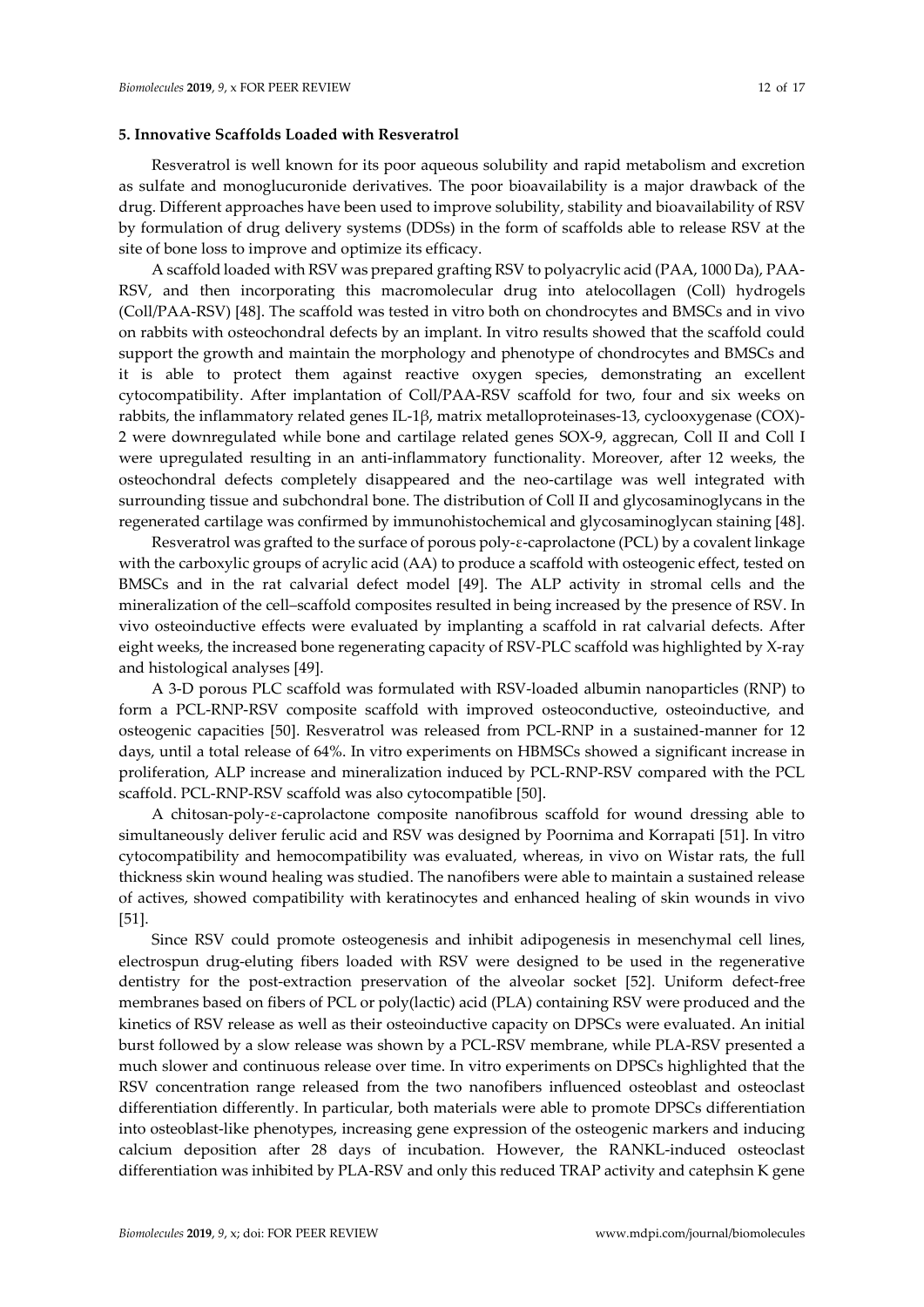expression. The PLA-RSV could represent a useful scaffold for dentistry applications able to limit the physiological remodeling process that could affect correct implant placement [52].

The combination of collagen scaffold containing RSV with human adipose stem cells (hASCs) for craniofacial tissue-engineering applications both in vitro and in vivo was evaluated by Wang et al. The collagen/RSV biocomposite scaffold used in hASCs differentiations demonstrated the complete biocompatibility of RSV and its role in the high differentiation rates of stem cells and in calcium deposition. The in vivo results on surgically induced oral mucosal defects indicated that the great effectiveness of scaffolds in promoting epidermal wound healing. Furthermore, on rats with critical-sized calvarial defects, the micro-CT analysis showed that hASCs-cultured collagen/RSV scaffold implanted had a better bone mineralization and defect regeneration than hASCs-collagen scaffold without RSV. The overall results suggested that collagen scaffolds loading RSV were more effective than empty ones at enhancing epithelial and osteogenic differentiation of hASCs [53].

### **6. Resveratrol with Platelet-Rich Plasma and Other Hemocomponents**

In the last few years, a new guided bone regeneration procedure was introduced in oral surgery, based on the use of non-transfusional hemocomponents, as platelet-rich plasma (PRP) [54], even if, in literature, there has still been little produced about the application of RSV together with them.

Surely, one of the most popular beneficial effects of RSV is the prevention of atherosclerosis and coronary heart disease. Wang et al. investigated RSV influence on aggregation of platelets obtained from healthy, normotensive male volunteers and in hypercholesterolemic rabbits, using Born's method to measure the platelet aggregation rate. [55]. Both in vitro and in vivo results suggest that RSV can inhibit platelet aggregation and this could be correlated with its cardioprotective effect. In vitro effects were evaluated using platelet-rich plasma (PRP) from healthy subjects. It was observed that the aggregation of platelets was significantly inhibited by 10–1000 μM RSV, in a concentrationdependent manner. In in vivo experiments, 4 mg/kg/day RSV administration showed in hypercholesterolemic rabbits, an inhibition of ADP-induced platelet aggregation but had no effect on serum lipid levels [55].

Medication-related osteonecrosis of the jaw (MRONJ) is an adverse drug reaction that consists of progressive bone destruction in the maxillofacial area of patients exposed to the treatment with drugs associated with the risk of ONJ, in the absence of a previous radiation treatment [56].

Usually, MRONJ is related to long-term treatment with bisphosphonates, a first line treatment for metastatic bone cancer and osteoporosis.

Recently, many authors investigated the application of autologous platelet concentrates for the prevention and treatment of MRONJ [57,58]. For the therapy in osteoclast-mediated bone loss, bisphosphonates are used even if the long-term treatment is associated with pathological conditions including osteonecrosis of the jaw, specifically named Bisphosphonates-related osteonecrosis of the jaw (BRONJ) [59].

In vitro effects of concentrated growth factors (CGF) and/or RSV on proliferation and differentiation of human osteoblasts, treated or not with bisphosphonates, were investigated by Borsari et al. [59]*.* Platelet concentration (also named CGF) was prepared centrifuging blood samples with a special machine that, at the end of the process, formed tree fractions: the platelet poor plasma (PPP) in the upper layer, free red blood cells (RBC) in the lower layer and CGF in the middle layer, used for the study. Resveratrol at 10 μM concentration was used. The results, obtained by both MTT (3-[4,5-dimethylthiazol-2-yl]-2,5-diphenyltetrazolium bromide) assay and the evaluation of some osteogenic markers using ELISA (enzyme-linked immunosorbent assay**)** and immunohistochemical analysis, showed that in vitro osteoblast proliferation and differentiation is promoted by both CGF and RSV, which had a protective role on osteoblasts treated with bisphosphonates, especially zoledronate. This activity is also improved by co-treatment, making these findings promising for the clinical management of BRONJ [59].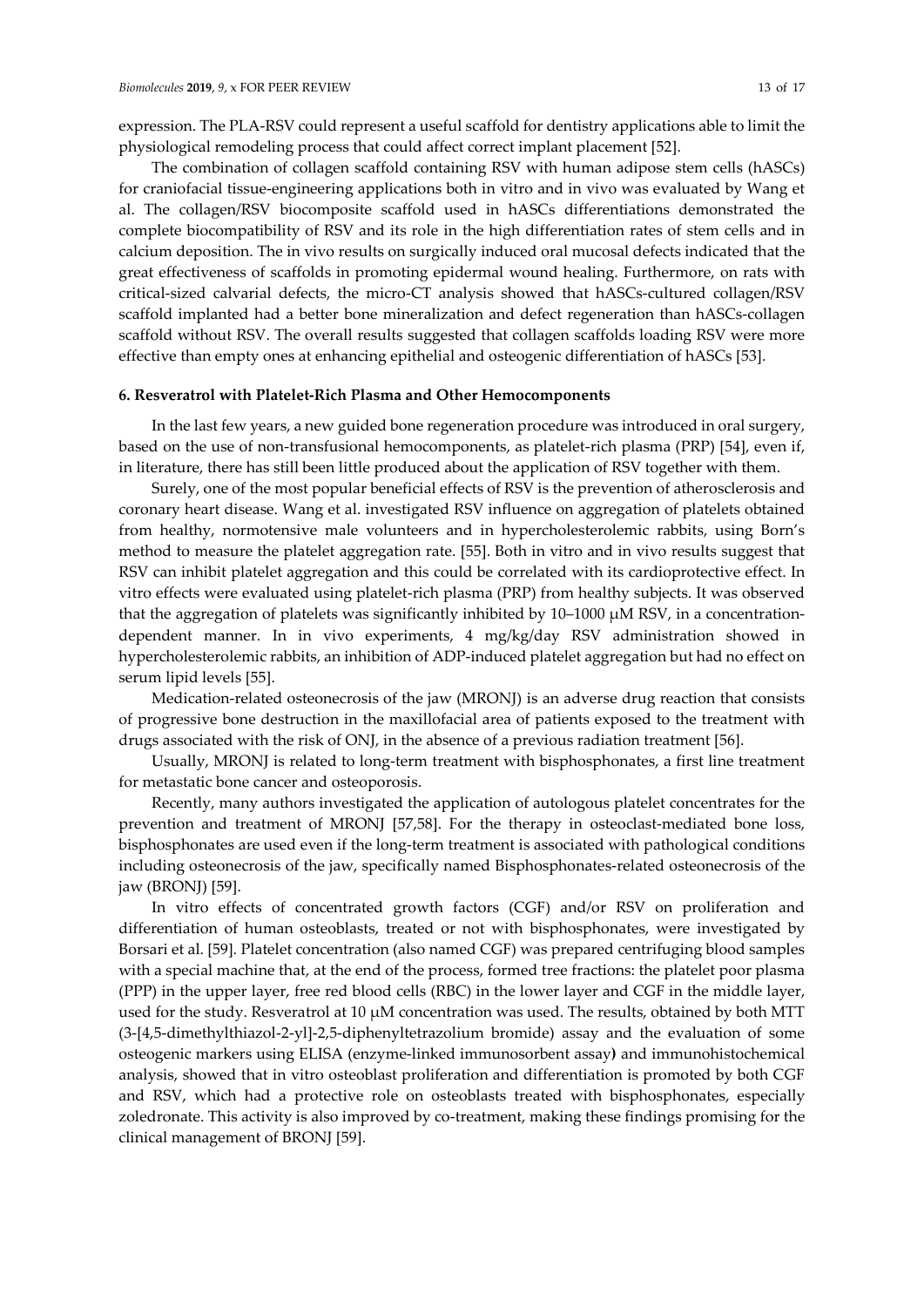# **7. Conclusions**

Bioengineering strategies to promote the bone regeneration in oral and maxillofacial areas has developed over the last decade as a result of the progresses in the fields of stem cell biology, polymer chemistry, and clinical procedures. Recently, there has also been a surge in unconventional and innovative approaches to restore bone defects or prevent them by treating periodontal diseases.

Resveratrol, due to its immunomodulatory effects and ability to decrease levels of some proinflammatory cytokines, seems to fit perfectly with the scenery of these new biotechnologies, as a further element to improve regenerative progression of alveolar bone.

According to what detailed was in this review, RSV administration could represent a valid therapeutic approach for bone healing processes and in the rehabilitation of edentulous patients with dental implants, showing a wide-ranging potential also in the treatment of oral diseases related to oxidative stress. Moreover, RSV supplementation, enhancing growth, proliferation, and differentiation of MSCs, DPSCs and ADSCs, potentially offers a number of advantages over the use of stem cells alone, scaffolds or hemocomponents alone, in terms of healing of periodontitis, restoration of bone defects and biomechanical retention of titanium implants.

Finally, RSV application alone or in association with new scaffolds and non-transfusional hemocomponents open new perspectives to improve the clinical management of a wide range of oral diseases including osteonecrosis of the jaw related to long-term treatment with bisphosphonates.

To date, the clinical use of RSV has been limited mainly by its poor solubility in physiological fluids, resulting in a low bioavailability. The most recent literature reports new nanotechnologies [60] able to overcome these drawbacks, prospecting in a short future its use in clinical practice for a wide range of disorders, due to its anti-inflammatory, anti-oxidant, and anti-tumor properties.

**Author Contributions:** All authors contributed equally to this work. D.M. and V.D.C. were responsible for writing—review and editing; R.M. and G.C. critically reviewed the manuscript. All authors read and approved the final manuscript

**Funding:** This research was funded by Ministero dell'Istruzione dell'Università e della Ricerca (MIUR) (PON Industrial PhD 2017–2018—prot. DOT1320875).

**Acknowledgments:** D.M., the PhD student in Oncology and Experimental Surgery, Cycle XXXIII, is supported, for this research, by the MIUR (PON Industrial PhD 2017–2018—prot. DOT1320875).

**Conflicts of Interest:** The authors declare no conflict of interest.

# **References**

- 1. Jang, M.; Jang, M.; Cai, L.; Udeani, G.O.; Slowing, K.V.; Thomas, C.F.; Beecher, C.W.W.; Fong, H.H.S.; Farnsworth, N.R.; Kinghorn, A.D.; et al. Natural Product Derived from Grapes Cancer Chemopreventive Activity of Resveratrol, a Natural Product Derived from Grapes. *Science* **2009**, *218*, 10–13, doi:10.1126/science.275.5297.218.
- 2. Athar, M.; Back, J.H.; Tang, X.; Kim, K.H.; Kopelovich, L.; Bickers, D.R.; Kim, A.L. Resveratrol: A review of preclinical studies for human cancer prevention. *Toxicol. Appl. Pharmacol.* **2007**, *224*, 274–283, doi:10.1016/j.taap.2006.12.025.
- 3. De La Lastra, C.A.; Villegas, I. Resveratrol as an anti-inflammatory and anti-aging agent: Mechanisms and clinical implications. *Mol. Nutr. Food Res.* **2005**, *49*, 405–430, doi:10.1002/mnfr.200500022.
- 4. Pangeni, R.; Sahni, J.K.; Ali, J.; Sharma, S.; Baboota, S. Resveratrol: Review on therapeutic potential and recent advances in drug delivery. *Expert Opin. Drug Deliv.* **2014**, *11*, 1285–1298, doi:10.1517/17425247.2014.919253.
- 5. Cao, Z.; Li, Y. Potent induction of cellular antioxidants and phase 2 enzymes by resveratrol in cardiomyocytes: Protection against oxidative and electrophilic injury. *Eur. J. Pharmacol.* **2004**, *489*, 39–48, doi:10.1016/j.ejphar.2004.02.031.
- 6. Catalgol, B.; Batirel, S.; Taga, Y.; Ozer, N.K. Resveratrol: French paradox revisited. *Front. Pharmacol.* **2012**, *3*, 1–18, doi:10.3389/fphar.2012.00141.
- 7. Ruivo, J.; Francisco, C.; Oliveira, R.; Figueiras, A. The main potentialities of resveratrol for drug delivery systems. *Braz. J. Pharm. Sci.* **2015**, *51*, 499–514, doi:10.1590/S1984-82502015000300002.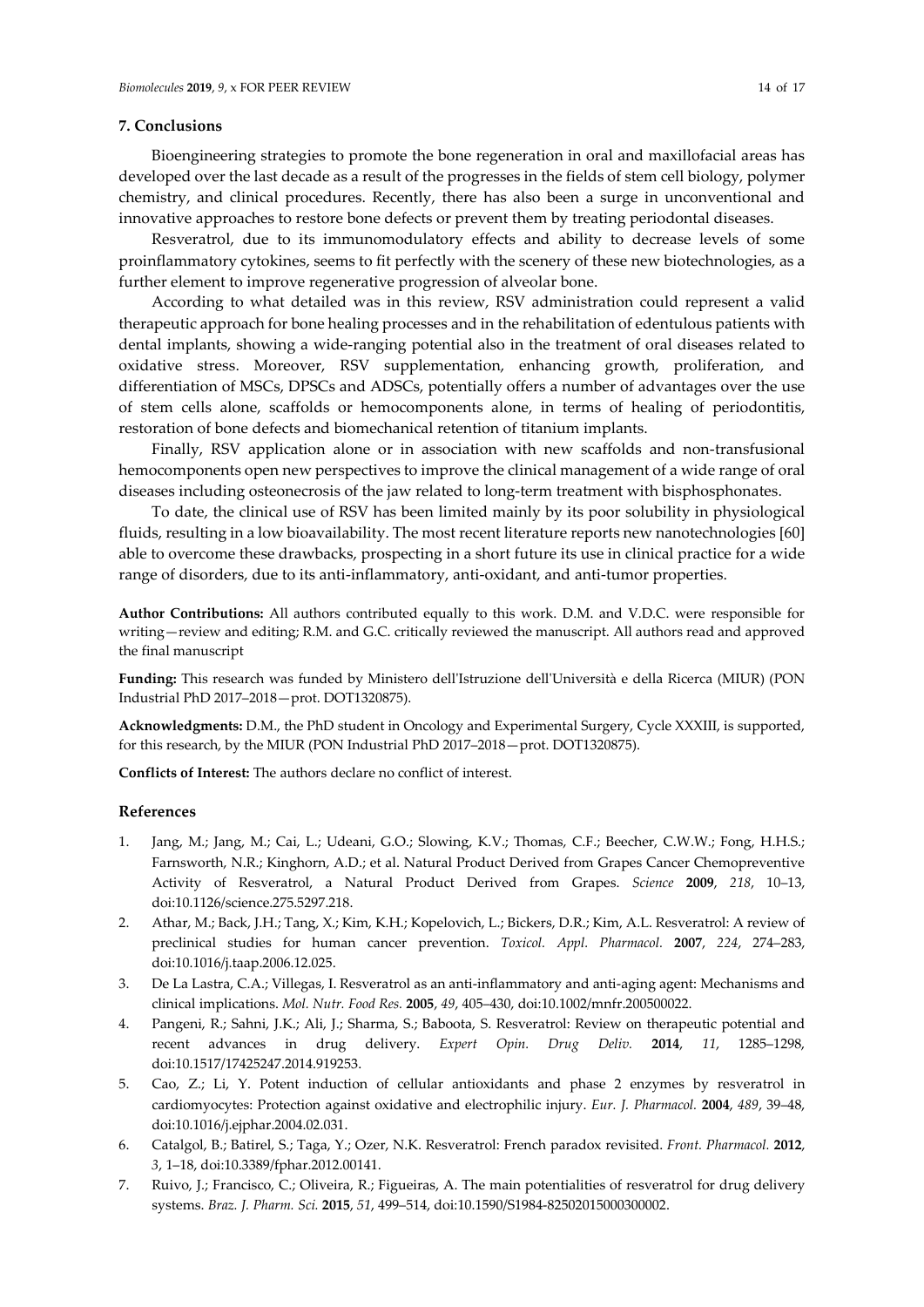- 8. Xia, N.; Daiber, A.; Förstermann, U.; Li, H. Antioxidant effects of resveratrol in the cardiovascular system. *Br. J. Pharmacol.* **2017**, *174*, 1633–1646.
- 9. Camins, A.; Junyent, F.; Verdaguer, E.; Beas-zarate, C.; Rojas-mayorquín, A.E.; Ortuño-sahagún, D.; Pallàs, M. Resveratrol: An Antiaging Drug with Potential Therapeutic Applications in Treating Diseases. *Pharmaceuticals* **2009**, *2*, 194–205, doi:10.3390/ph2030194.
- 10. Tamaki, N.; Cristina Orihuela-Campos, R.; Inagaki, Y.; Fukui, M.; Nagata, T.; Ito, H.O. Resveratrol improves oxidative stress and prevents the progression of periodontitis via the activation of the Sirt1/AMPK and the Nrf2/antioxidant defense pathways in a rat periodontitis model. *Free Radic. Biol. Med.* **2014**, *75*, 222–229, doi:10.1016/j.freeradbiomed.2014.07.034.
- 11. Udenigwe, C.C.; Ramprasath, V.R.; Aluko, R.E.; Jones, P.J.H. Potential of resveratrol in anticancer and antiinflammatory therapy. *Nutr. Rev.* **2008**, *66*, 445–454, doi:10.1111/j.1753-4887.2008.00076.x.
- 12. Varoni, E.M.; Lo Faro, A.F.; Sharifi-Rad, J.; Iriti, M. Anticancer Molecular Mechanisms of Resveratrol. *Front. Nutr.* **2016**, *3*, doi:10.3389/fnut.2016.00008.
- 13. Dai, Z.; Li, Y.; Quarles, L.D.; Song, T.; Pan, W.; Zhou, H.; Xiao, Z. Resveratrol enhances proliferation and osteoblastic differentiation in human mesenchymal stem cells via ER-dependent ERK1/2 activation. *Phytomedicine* **2007**, *14*, 806–814, doi:10.1016/j.phymed.2007.04.003.
- 14. Jaws, E.; Pietrokovski, J.; Starinsky, R.; Arensburg, B. Morphologic Characteristics of Bony. *J. Oral Rehabil.* **2007**, *16*, 141–147, doi:10.1111/j.1532-849X.2006.00165.x.
- 15. Aravamudhan, A.; Ramos, D.M.; Nip, J.; Subramanian, A.; James, R.; Harmon, M.D.; Kumbar, X.Y.S. G. Osteoinductive Small Molecules: Growth Factor Alternatives for Bone Tissue Engineering. *Curr. Pharm. Des.* **2013**, *19*, 3420–3428, doi:http://dx.doi.org/10.2174/1381612811319190008.
- 16. Stagi, S.; Cavalli, L.; Iurato, C.; Seminara, S.; Brandi, M.L.; De Martino, M. Clinical Cases in Mineral Bone metabolism in children and adolescents: Main characteristics of the determinants of peak bone mass. *Bone Metab.* **2013**, *10*, 172–179.
- 17. Ralston, S.H. Bone structure and metabolism. *Medicine (Baltimore)* **2013**, *41*, 581–585, doi:10.1016/j.mpmed.2013.07.007.
- 18. Tou, J.C. Resveratrol supplementation affects bone acquisition and osteoporosis: Pre-clinical evidence toward translational diet therapy. *Biochim. Biophys. Acta Mol. Basis Dis.* **2014**, *1852*, 1186–1194, doi:10.1016/j.bbadis.2014.10.003.
- 19. Dimitriou, R.; Jones, E.; Mcgonagle, D.; Giannoudis, P. V Bone regeneration : Current concepts and future directions. *BMC Med.* **2011**, *9*, 66, doi:10.1186/1741-7015-9-66.
- 20. Diab, D.L.; Watts, N.B. Postmenopausal osteoporosis. *Curr. Opin. Endocrinol. Diabetes* **2013**, doi:10.1097/01.med.0000436194.10599.94.
- 21. Baron, R.; Rawadi, G.; Roman-Roman, S. Wnt Signaling: A Key Regulator of Bone Mass. *Curr. Top. Dev. Biol.* **2006**, *76*, 103–127, doi:10.1016/S0070-2153(06)76004-5.
- 22. Titorencu, I.; Pruna, V.; Jinga, V.V.; Simionescu, M. Osteoblast ontogeny and implications for bone pathology: An overview. *Cell Tissue Res.* **2014**, *355*, 23–33, doi:10.1007/s00441-013-1750-3.
- 23. Bartell, S.M.; Kim, H.N.; Ambrogini, E.; Han, L.; Iyer, S.; Ucer, S.S.; Rabinovitch, P.; Jilka, R.L.; Weinstein, R.S.; Zhao, H.; et al. FoxO proteins restrain osteoclastogenesis and bone resorption by attenuating H2O2accumulation. *Nat. Commun.* **2014**, *5*, doi:10.1038/ncomms4773.
- 24. Baron, R.; Rawadi, G. Minireview: Targeting the Wnt/β-catenin pathway to regulate bone formation in the adult skeleton. *Endocrinology* **2007**, *148*, 2635–2643.
- 25. Bäckesjö, C.-M.; Li, Y.; Lindgren, U.; Haldosén, L.A.. Activation of Sirt1 Decreases Adipocyte Formation During Osteoblast Differentiation of Mesenchymal Stem Cells. *J. Bone Miner. Res.* **2006**, *21*, doi:10.1359/JBMR.060415.
- 26. Tseng, P.C.; Hou, S.M.; Chen, R.J.; Peng, H.W.; Hsieh, C.F.; Kuo, M.L.; Yen, M.L. Resveratrol promotes osteogenesis of human mesenchymal stem cells by upregulating RUNX2 gene expression via the SIRT1/FOXO3A axis. *J. Bone Miner. Res.* **2011**, *26*, 2552–2563, doi:10.1002/jbmr.460.
- 27. Nogueira, A.V.B.; de Molon, R.S.; Nokhbehsaim, M.; Deschner, J.; Cirelli, J.A. Contribution of biomechanical forces to inflammation-induced bone resorption. *J. Clin. Periodontol.* **2017**, *44*, 31–41, doi:10.1111/jcpe.12636.
- 28. Romanos, G.E.; Soldatos, N.; Balli, G.; Powell, C.A.; Angelov, N.; Ioannou, A. Ridge Preservation Procedures after Tooth Extractions: A Systematic Review. *Int. J. Dent.* **2018**, *2018*, 1–7, doi:10.1155/2018/8546568.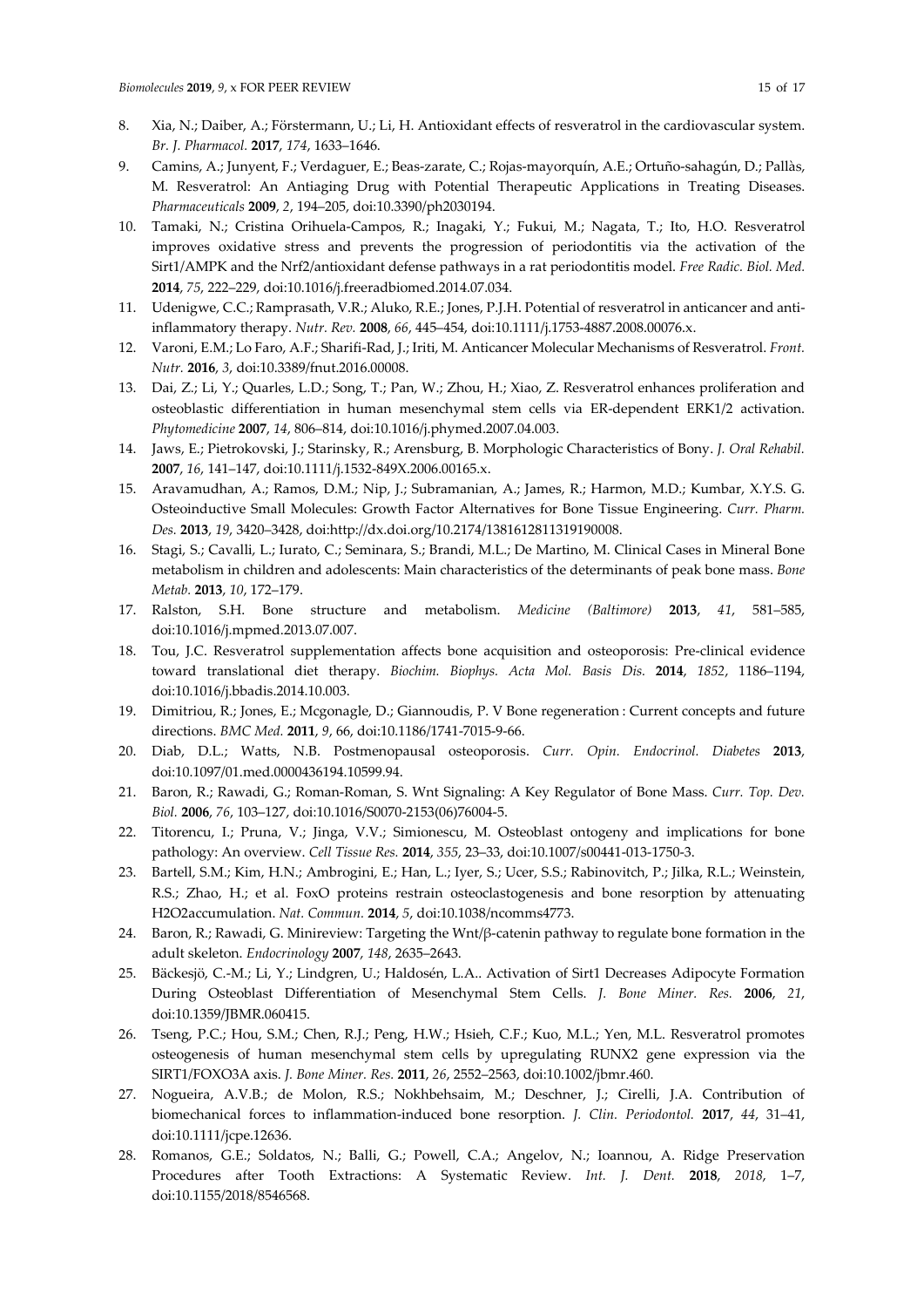- 29. Kawashima, N. Characterisation of dental pulp stem cells: A new horizon for tissue regeneration? *Arch. Oral Biol.* **2012**, *57*, 1439–1458, doi:10.1016/j.archoralbio.2012.08.010.
- 30. d'Aquino, R.; Papaccio, G.; Laino, G.; Graziano, A. Dental Pulp Stem Cells: A Promising Tool for Bone Regeneration. *Stem Cell Rev.* **2008**, *4*, 21–26, doi:10.1007/s12015-008-9013-5.
- 31. Schimming, R.; Schmelzeisen, R. Tissue-engineered bone for maxillary sinus augmentation. *J. Oral Maxillofac. Surg.* **2004**, *62*, 724–729, doi:10.1016/j.joms.2004.01.009.
- 32. Zhou, H.; Shang, L.; Li, X.; Zhang, X.; Gao, G.; Guo, C.; Chen, B.; Liu, Q.; Gong, Y.; Shao, C. Resveratrol augments the canonical Wnt signaling pathway in promoting osteoblastic differentiation of multipotent mesenchymal cells. *Exp. Cell Res.* **2009**, *315*, 2953–2962, doi:10.1016/j.yexcr.2009.07.030.
- 33. Ornstrup, M.J.; Harsløf, T.; Sørensen, L.; Stenkjær, L.; Langdahl, B.L.; Pedersen, S.B. Resveratrol Increases Osteoblast Differentiation In Vitro Independently of Inflammation. *Calcif. Tissue Int.* **2016**, *99*, 155–163, doi:10.1007/s00223-016-0130-x.
- 34. Dosier, C.R.; Erdman, C.P.; Park, J.H.; Schwartz, Z.; Boyan, B.D.; Guldberg, R.E. Resveratrol effect on osteogenic differentiation of rat and human adipose derived stem cells in a 3-D culture environment. *J. Mech. Behav. Biomed. Mater.* **2012**, *11*, 112–122, doi:10.1016/j.jmbbm.2011.08.014.
- 35. Ozcan-Kucuk, A.; Alan, H.; Gul, M.; Yolcu, U. Evaluating the Effect of Resveratrol on the Healing of Extraction Sockets in Cyclosporine A–Treated Rats. *J. Oral Maxillofac. Surg.* **2018**, *76*, 1404–1413, doi:10.1016/j.joms.2018.02.030.
- 36. Bhattarai, G.; Poudel, S.B.; Kook, S.H.; Lee, J.C. Resveratrol prevents alveolar bone loss in an experimental rat model of periodontitis. *Acta Biomater.* **2016**, *29*, 398–408, doi:10.1016/j.actbio.2015.10.031.
- 37. Ikeda, E.; Ikeda, Y.; Wang, Y.; Fine, N.; Sheikh, Z.; Viniegra, A.; Barzilay, O.; Ganss, B.; Tenenbaum, H.C.; Glogauer, M. Resveratrol derivative-rich melinjo seed extract induces healing in a murine model of established periodontitis. *J. Periodontol.* **2018**, *89*, 586–595, doi:10.1002/JPER.17-0352.
- 38. Zhai, J.L.; Weng, X.S.; Wu, Z.H.; Guo, S.G. Effect of resveratrol on preventing steroid-induced osteonecrosis in a rabbit model. *Chin. Med. J. (Engl).* **2016**, *129*, 824–830, doi:10.4103/0366-6999.178952.
- 39. Lin, Q.; Huang, Y.-M.; Xiao, B.-X.; Ren, G.-F. Effects of Resveratrol on Bone Mineral Density in Ovarectomized Rats. *Int. J. Biomed. Sci.* **2005**, *22*, 76–81.
- 40. Casarin, R.C.; Casati, M.Z.; Pimentel, S.P.; Cirano, F.R.; Algayer, M.; Pires, P.R.; Ghiraldini, B.; Duarte, P.M.; Ribeiro, F.V. Resveratrol improves bone repair by modulation of bone morphogenetic proteins and osteopontin gene expression in rats. *Int. J. Oral Maxillofac. Surg.* **2014**, *43*, 900–906, doi:10.1016/j.ijom.2014.01.009.
- 41. Pino, D.S.; Casarin, R.C.; Pimentel, S.P.; Cirano, F.R.; Corrêa, M.G.; Ribeiro, F.V. Effect of Resveratrol on Critical-Sized Calvarial Defects of Diabetic Rats: Histometric and Gene Expression Analysis. *J. Oral Maxillofac. Surg.* **2017**, *75*, 2561.e1–2561.e10, doi:10.1016/j.joms.2017.07.167.
- 42. Tresguerres, I.F.; Tamimi, F.; Eimar, H.; Barralet, J.; Torres, J.; Blanco, L.; Tresguerres, J.A.F. Resveratrol As Anti-Aging Therapy for Age-Related Bone Loss. *Rejuvenation Res.* **2014**, *17*, 439–445, doi:10.1089/rej.2014.1551.
- 43. Durbin, S.M.; Jackson, J.R.; Ryan, M.J.; Gigliotti, J.C.; Alway, S.E.; Tou, J.C. Resveratrol supplementation preserves long bone mass, microstructure, and strength in hindlimb-suspended old male rats. *J. Bone Miner. Metab.* **2014**, *32*, 38–47, doi:10.1007/s00774-013-0469-2.
- 44. Lee, A.M.C.; Shandala, T.; Nguyen, L.; Muhlhausler, B.S.; Chen, K.M.; Howe, P.R.; Xian, C.J. Effects of resveratrol supplementation on bone growth in young rats and microarchitecture and remodeling in ageing rats. *Nutrients* **2014**, *6*, 5871–5887, doi:10.3390/nu6125871.
- 45. Franck, F.C.; Benatti, B.B.; Andia, D.C.; Cirano, F.R.; Casarin, R.C.; Corrêa, M.G.; Ribeiro, F.V. Impact of resveratrol on bone repair in rats exposed to cigarette smoke inhalation: Histomorphometric and bonerelated gene expression analysis. *Int. J. Oral Maxillofac. Surg.* **2018**, *47*, 541–548, doi:10.1016/j.ijom.2017.08.004.
- 46. Ornstrup, M.J.; Harsløf, T.; Kjær, T.N.; Langdahl, B.L.; Pedersen, S.B. Resveratrol Increases Bone Mineral Density and Bone Alkaline Phosphatase in Obese Men: A Randomized Placebo-Controlled Trial. *J. Clin. Endocrinol. Metab.* **2014**, *99*, 4720–4729, doi:10.1210/jc.2014-2799.
- 47. Uysal, T.; Gorgulu, S.; Yagci, A.; Karslioglu, Y.; Gunhan, O.; Sagdic, D. Effect of resveratrol on bone formation in the expanded inter-premaxillary suture: Early bone changes. *Orthod. Craniofac. Res.* **2011**, *14*, 80–87, doi:10.1111/j.1601-6343.2011.01511.x.
- 48. Wang, W.; Sun, L.; Zhang, P.; Song, J.; Liu, W. An anti-inflammatory cell-free collagen/resveratrol scaffold